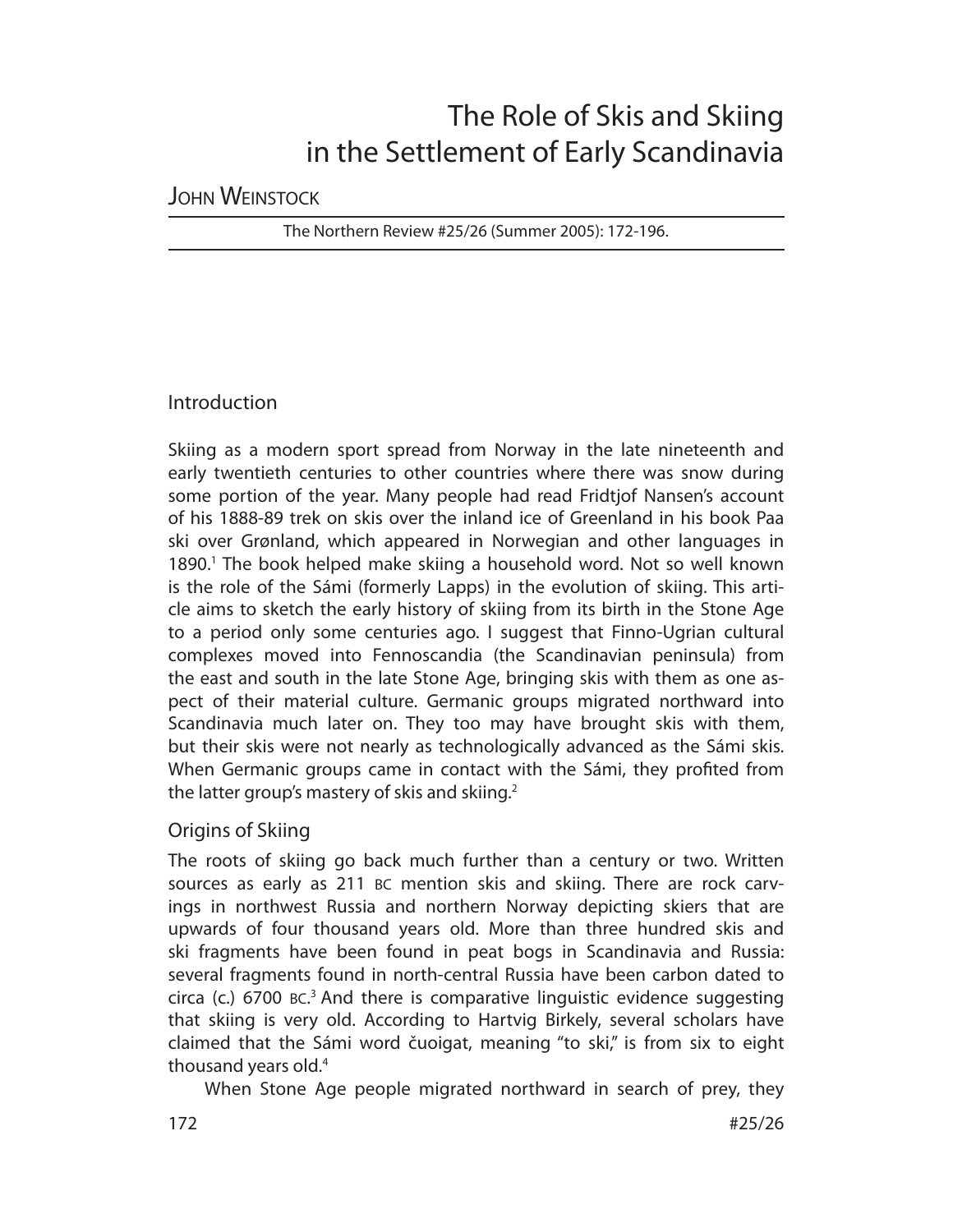The Northern Review

encountered terrain covered with snow during much of the year. Moving about on the snow was difficult without an efficient means of transportation. They had brought with them foot coverings that protected them from the cold. They soon noticed that if they extended the sole of the early boot it would support them on a snow surface. The sole extension became primitive snow shoes, devices that could be attached to moccasins or boots and used to pursue animals in deep snow. One form of snowshoe was made of wood in an oblong shape. It worked quite well, although certain types of snow tended to stick to the bottom. A remedy for this was to attach a fur covering to the bottom of the snowshoe with the hairs pointing backward. The earliest forms of clothing, including foot coverings, were made from the hides of herbivorous animals and a very early form of foot covering was the leg hide of an animal including the outside fur or hair. Walking around on fur-clad foot coverings with the hairs pointing backwards, Stone Age humans would have discovered that they could slide forward with ease, but not backward against the direction of the hairs. When someone familiar with this "gliding principle" put fur on the bottom of a wooden snowshoe he would have noticed that it neither stuck to the snow nor slid backwards. This union of a snowshoe—possibly covered by fur—and the gliding motion produced the ski.

The ski was invented at least eight thousand years ago in an area around Lake Baikal in southern Siberia, north of Mongolia. At that time ancestors of speakers of the Ural-Altaic language family were in the area including the forebears of the Sámi. Following the reindeer and other prey, Finno-Ugric peoples expanded their areas of habitation and the forebears of the Sámi eventually migrated west and north into Scandinavia and brought their skis with them.<sup>5</sup> Then, over many centuries, they developed and perfected skis for different types of terrain and snow conditions.

In his book, Nansen had posited central Asia as the area of origin of the ski. Daniel Davidson, in a comprehensive study of snowshoes (1937), suggested that wooden snowshoes and primitive bearpaw snowshoes originated in this same area and spread east over the Bering Strait to the Americas and west, eventually reaching Fennoscandia.<sup>6</sup> Gudmund Hatt pointed out that moccasins and snowshoes go hand-in-hand and saw their point of origin near the northern boundary of Mongolia in the area south of Lake Baikal.<sup>7</sup> In other words, it seems that moccasins, snowshoes and skis evolved in the same Central Asia area. Skis, though, never made it across the Bering Strait. In North America, where there were no skis, snowshoes became so perfected that hunters could attain considerable speed on them. One result, throughout the snowy areas of the northern hemisphere, was the decimation of the wild animal populations, the reindeer and elk in Eurasia, the bison and caribou in North America.

#### Summer 2005 173 2005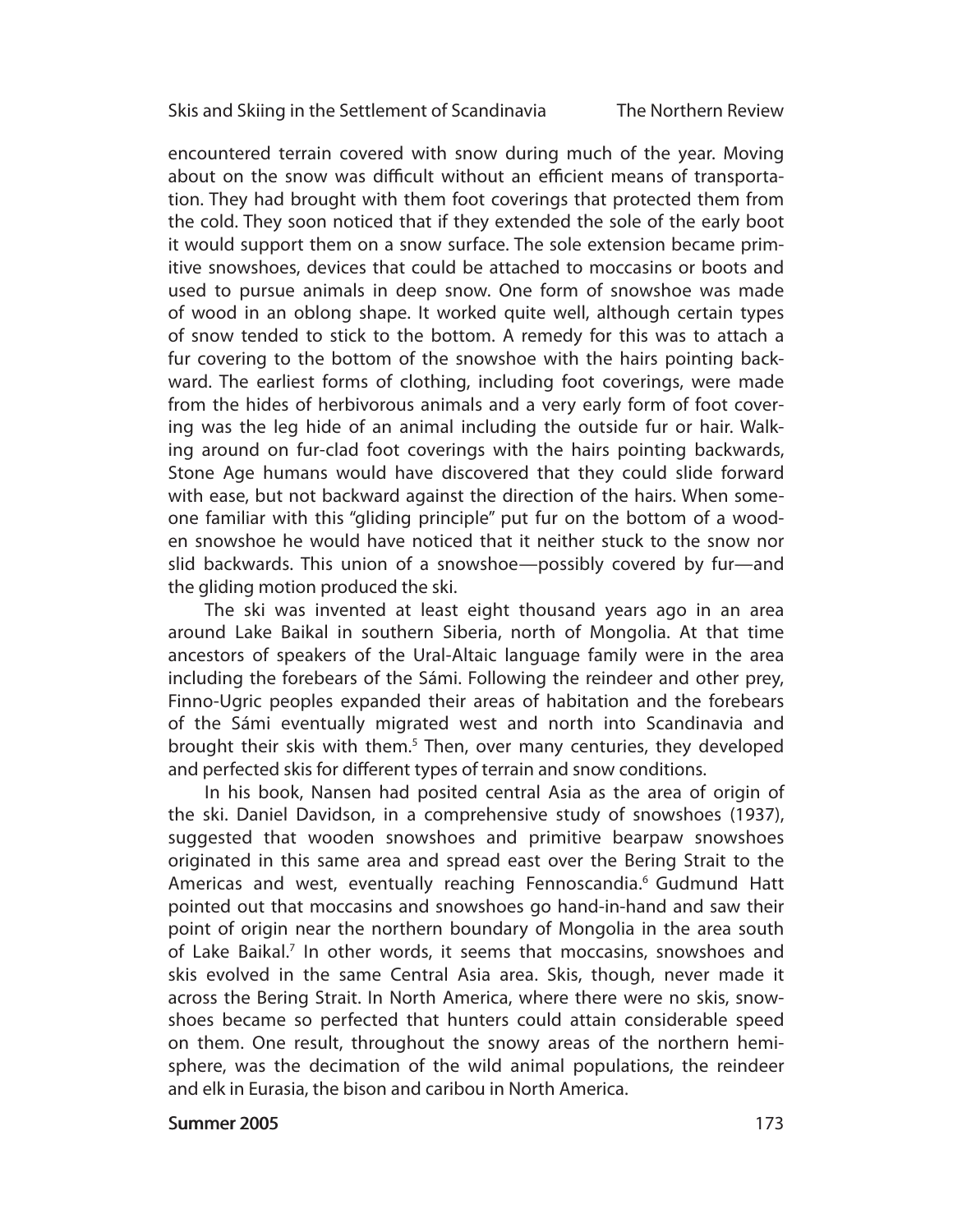Skis, then, should be seen as having originated as an accessory to the northern hunter, an accessory that soon became indispensable. They were also superior for long-distance communication between villages, and vital for the domestication of the reindeer herds of Eurasia. In fact, skis were so effective that, as early as the thirteenth century, laws had to be created to prohibit or limit hunting during the winter. In 1274, the Norwegian Gulating law states with reference to elk hunting: "All elks shall be protected within the domain of the property owner from men on skis."8 The elk cows were pregnant during the winter, and especially easy to overtake on crusty snow through which they sank.

# Early Evidence I: Literary References

In this section I list a few of the many references to skis and skiing throughout Eurasia over more than two millennia. Interestingly, none of the accounts are by skiers; rather they are by writers who may simply have heard about skiing but never witnessed it.

# Han Dynasty

The Hai Nei Jing, the eighteenth volume of the Shan Hai Jing, a book on various schools of thought during the West Han period of China (206–25 BC), says:

The people of the Dingling Nationality living in the Aletai mountains of Northwest China sped like goats in the valleys and on the flatlands, wearing the "horns of a goat"—a kind of knee-high fur boot under which is a wooden board with a hoof-shaped front tip.<sup>9</sup>

Liu Qilu and Liu Yueye infer from this that skiing activities existed in the mountain range of Aletai [Altai] "between 211 BC and 206 BC, as a popular means for hunting, transportation and war."

#### Tacitus

Cornelius Tacitus (c. AD 55 to c. 117) was a Roman historian whose most celebrated work was the Germania,<sup>10</sup> which provides the earliest written material on the Germanic tribes. In describing the Fenni (Finns) he is not sure whether they are Germans or Sarmatians. He goes on to say:

The Fenni live in astonishing barbarism and disgusting misery: no arms, no horses, no household; wild plants for their food, skins for their clothing, the ground for their beds; arrows are all their hopes; for want of iron they tip them with sharp bone. This Lapps hunting is the support of the women as well as of the men, for they accompany the men freely and claim a share of the spoil; nor have their infants any shelter against wild beasts and rain, except the covering afforded by a few intertwined branches. To these the young men return: these are the asylum of age; and yet they think it happier so than to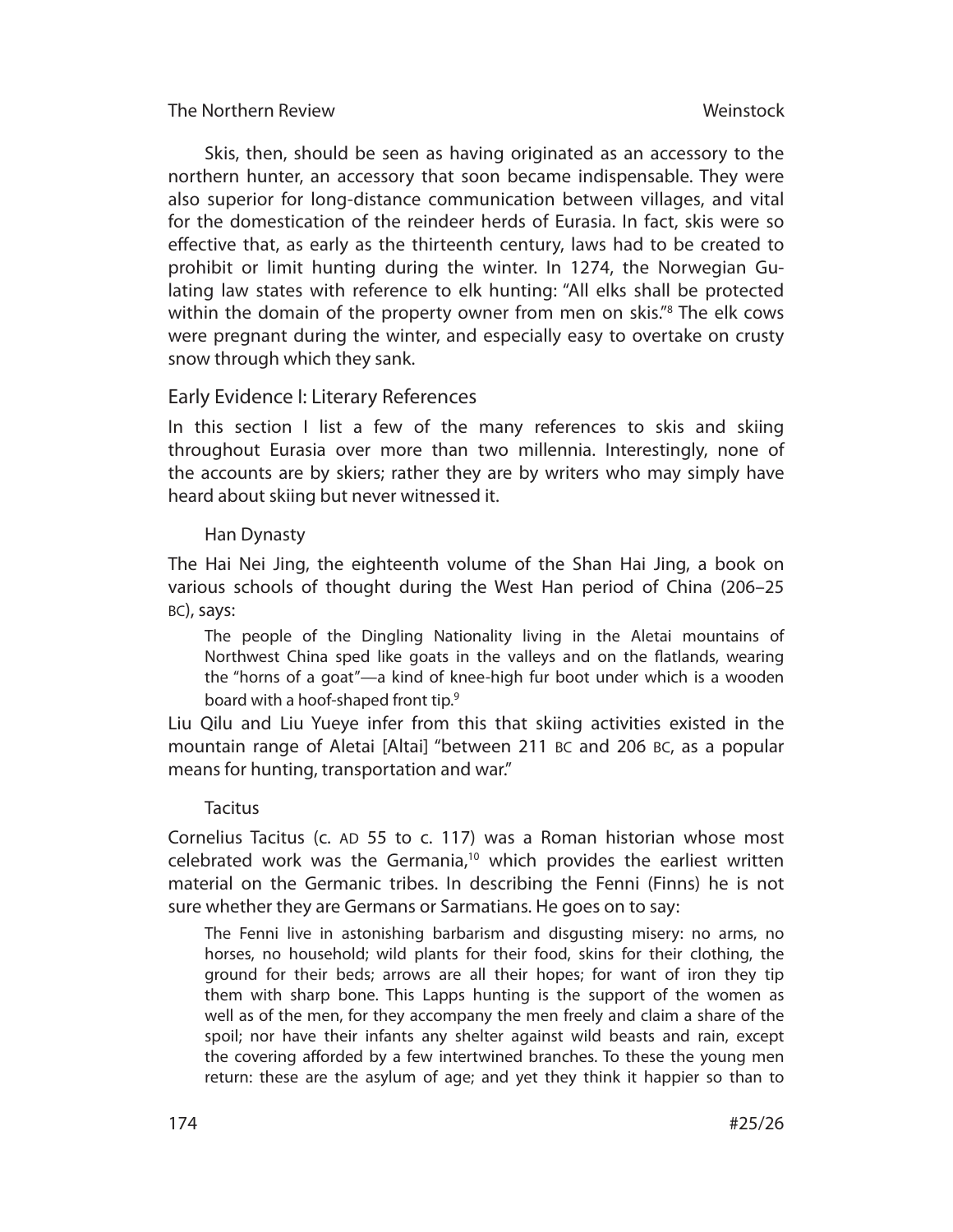The Northern Review

groan over field labour, be cumbered with building houses, and be for ever involving their own and their neighbours' fortunes in alternate hopes and fears. Unconcerned towards men, unconcerned towards Heaven, they have achieved a consummation very difficult: they have nothing even to ask for.<sup>11</sup>

There is no mention of skiing but, when this description is compared with the following description, it will be seen that the Fenni are in fact the Sámi who were semi-nomadic reindeer hunters at the time. The scant shelter referred to is either the Sámi lavvu, a transportable, tepee-like structure, or the goáhti, a turf hut.

#### Procopius

The Byzantine historian Procopius of Caesarea (AD 490?–562?) accompanied Belisarius on military campaigns. Highly educated and a distinguished public servant, he wrote histories that are well respected because they are in many cases first-hand accounts of the events described. In his History of the Wars, VI. xv. 16-23, he writes:

But among the barbarians who are settled in Thule, one nation only, who are called the Scrithiphini, live a kind of life akin to that of the beasts. For they neither wear garments of cloth nor do they walk with shoes on their feet, nor do they drink wine nor derive anything edible from the earth. For they neither till the land themselves, nor do their women work it for them, but the women regularly join the men in hunting, which is their only pursuit. For the forests, which are exceedingly large, produce for them a great abundance of wild beasts and other animals, as do also the mountains, which rise there. And they feed exclusively upon the flesh of the wild beasts slain by them, and clothe themselves in their skins, and since they have neither flax nor any implement with which to sew, they fasten these skins together by the sinews of the animals, and in this way manage to cover the whole body.<sup>12</sup>

Skis are not directly mentioned in the above passage, but the name of the people described—the Scrithiphini—consists of two parts: scrithi, which in Old Icelandic is skriða "to ski," and phini, which is the modern word Finns, i.e., the "skiing Finns." The Scrithiphini are actually the Sámi of northern Scandinavia who had been skiing for many centuries before this.

#### Paulus Diaconus

Paul the Deacon (c. 725–799 ?) was a Lombard historian who spent some time at the court of Charlemagne. His main work was his History of the Langobards, covering the two centuries from the middle of the sixth to the middle of the eighth century. It is one of the earliest histories of a Germanic nation written by a German. In Book I, Chapter V, he says:

The Scritobini, for thus that nation is called, are neighbors to this place. They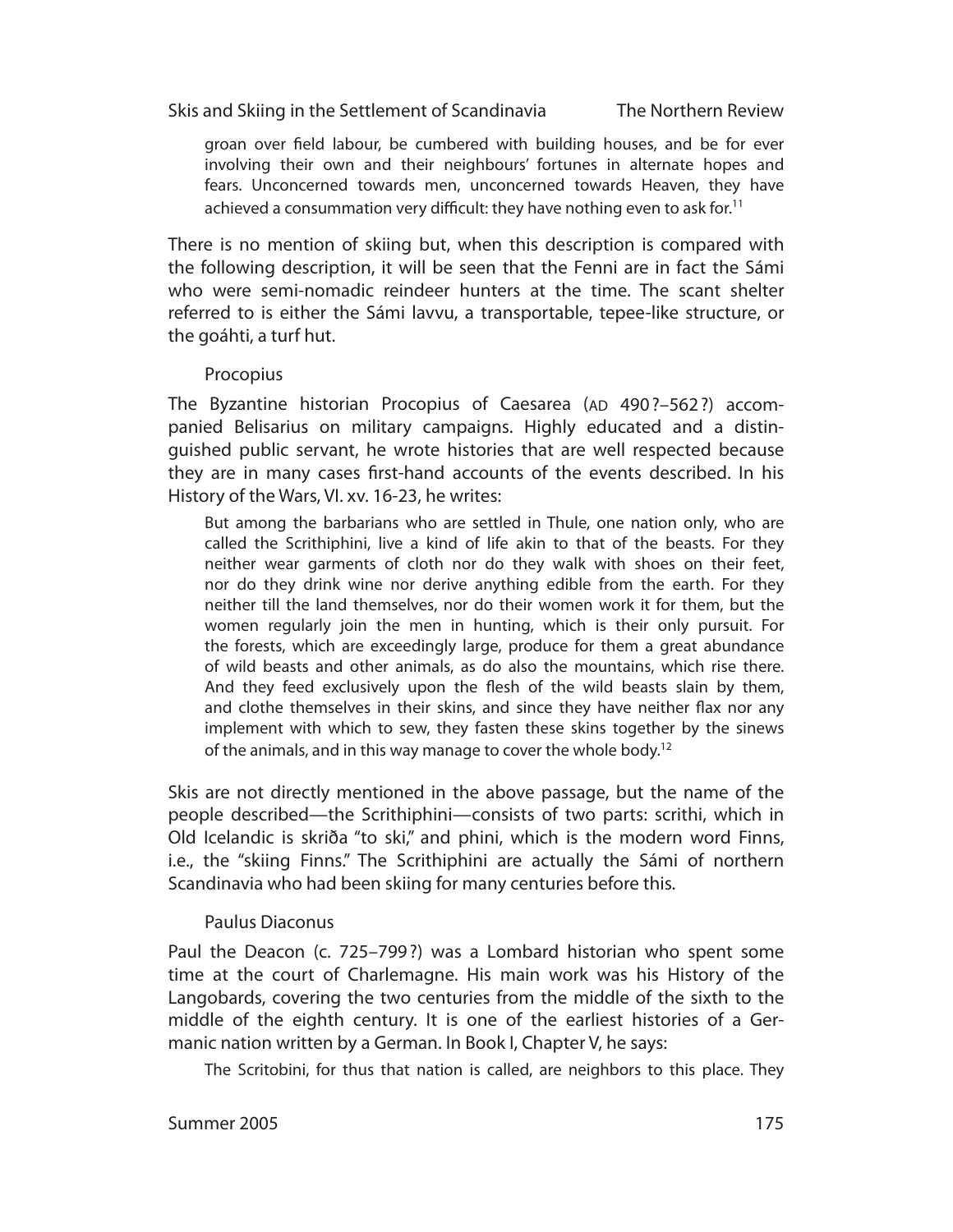are not without snow even in the summer time, and since they do not differ in nature from wild beasts themselves, they feed only upon the raw flesh of wild animals from whose shaggy skins also they fit garments for themselves. They deduce the etymology of their name according to their barbarous language from jumping. For by making use of leaps and bounds they pursue wild beasts very skillfully with a piece of wood bent in the likeness of a bow. Among them there is an animal not very unlike a stag, from whose hide, while it was rough with hairs, I saw a coat fitted in the manner of a tunic down to the knees, such as the aforesaid Scritobini use, as has been related. In these places about the summer solstice, a very bright light is seen for some days, even in the night time, and the days are much longer there than elsewhere.<sup>13</sup>

Again the people referred to are the "skiing Finns," but Paul gives a description of skiing, "leaps and bounds with a piece of wood bent in the likeness of a bow." The animal they hunt that is "not very unlike a stag" is undoubtedly the reindeer.

# Huan-jù kî

Writing around 976–984, Huan-jù kî has a "description of earth" in which he tells of a people spread out in mountains southeast of the Kirghiz called Pasi-mi, that is, the Baschmîl who are related to the Turks. It reads as follows:

In hunting they make use of a foot covering called wooden horse. It is similar to a sled, but the head (the forward end) is high (curved upward). The bottom surface is covered with horsehide so that the tips of the hairs run backwards. When the hunter has tied such boards on his feet and runs down a slope, then he overtakes the fleeing deer. If he runs over a plain covered with snow, he sticks a pole into the ground (the snow) and runs like a ship; in this manner he also overtakes the fleeing deer. The same pole serves him as support when slopes are to be climbed.<sup>14</sup>

These "wooden horses" are nothing other than skis. And it is clear that skis provided hunters with a great advantage over the animals in winter snows. In the fourth century BC Shan-hai-ching (Shan Hai Jing) described Turkish people of the Ting-Ling as having horsehair and hooves from the knee down, i.e., horse feet or wooden horses.<sup>15</sup>

# Alfred the Great

176

Alfred (849–899) was king of the West Saxons from 871 until his death. He fought long and hard against the Danes and, after capturing London in 886, concluded a treaty with Guthrum that set up the Danelaw to the north and east, an area where Danish law would be in effect. His greatest achievement came in his reviving Old English literary prose by translating Latin works into Old English, among them Orosius' universal history that contains an account of the Norse explorer Ottar's (sometimes written Ohthere) voyages. In Bosworth's edition (1858) there is the following passage: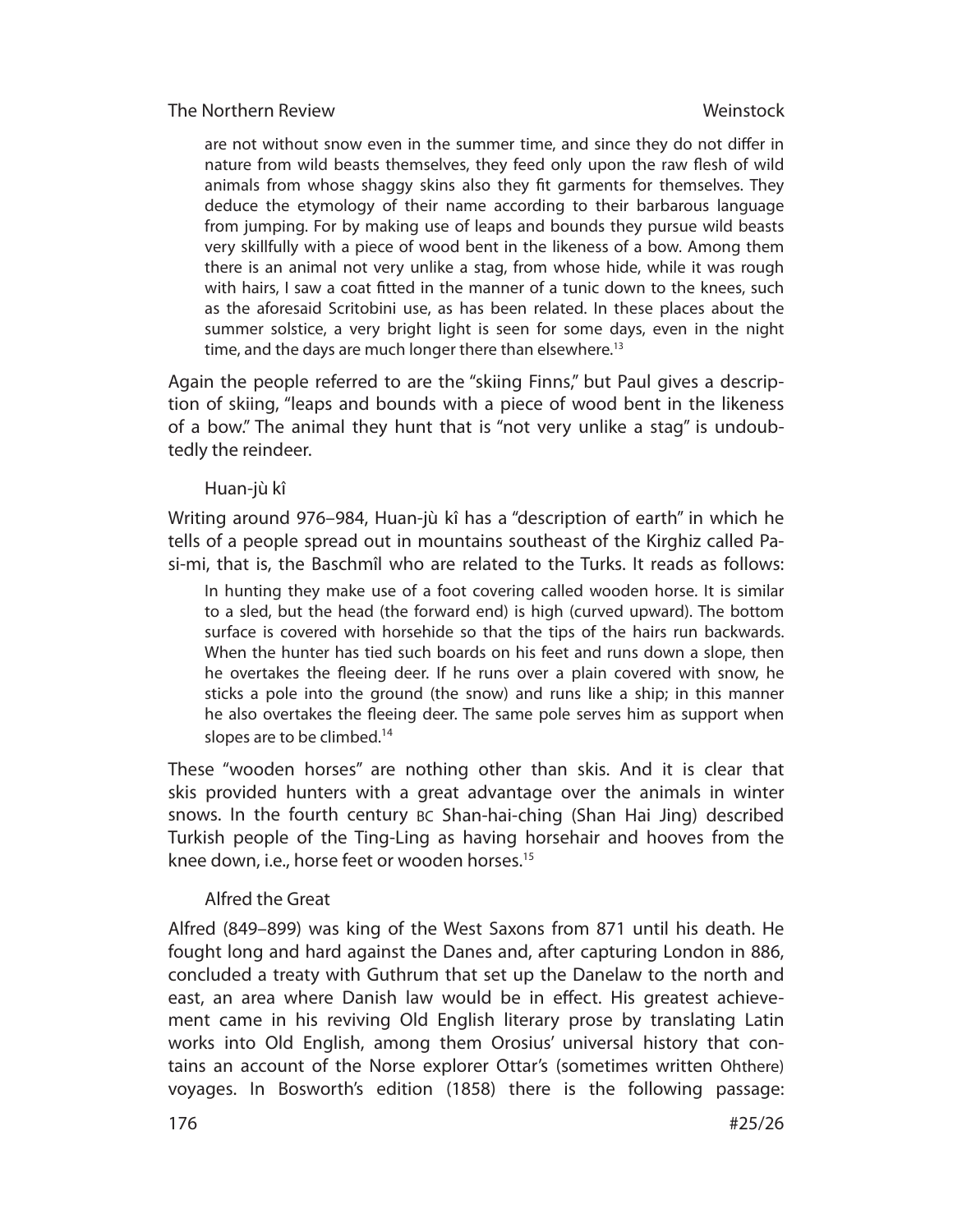The Northern Review

… to the north, over the wastes, is Cwénland, and to the north-west are the Scride-Finns, and to the west the Northmen. Ohthere told his lord, King Alfred, that he dwelt northmost of all Northmen. He said that he dwelt northward, on the land by the west sea. He said, however, that the land is very long thence to the north; but it is all waste [desert], save that in a few places, here and there, Finns reside,—for hunting in winter, and in summer for fishing in the sea. $16$ 

Ottar goes on to tell about his voyage further north and east where he runs into more Finns and then the Biarmians (Karelians). Cwénland is the area around the Gulf of Bothnia that is inhabited by Finns. People of Finnish stock in northern Norway are today called kvensk "Kvens." Above the Finns are the Scride-Finns, or, as explained earlier, the Sámi.

#### Adam of Bremen

Adam, the historian and archbishop of Hamburg-Bremen, lived in the eleventh century (dates of birth and death unknown). He reports in 1066 that:

Between Norway and Sweden dwell the Wärmilani and Finns and others; who are now all Christians and belong to the Church at Skara. On the confines of the Swedes and Norwegians toward the north live the Skritefingi, who, they say, outstrip wild beasts at running.<sup>17</sup>

This is yet again a reference to the "skiing Finns," and here Adam mentions only one characteristic of these people, their skiing prowess.

#### Saxo Grammaticus

Saxo (c. 1150 to c. 1220) was Denmark's first important historian. His Gesta Danorum (Danish History) consisted of sixteen books and covered the period from legendary history to his own time. In one place he has a description of skiing by the Skrit-Finns as he calls them:

Within the eastern area of these countries live the Skrit-Finns. In their passion for hunting, these people habitually transport themselves in an unusual manner, having to trace slippery roundabout routes to reach the desired haunts in remote parts of the mountains. No cliff stands too high for them to surmount by some skillfully twisting run.<sup>18</sup>

Saxo did not actually witness what he was describing and later writes:

They devote themselves to magical skills and are expert hunters. Their homes are impermanent, for they pursue a nomadic existence, pitching their dwelling wherever they have caught game. They travel on curved boards and race on them across the snowfields between mountain ridges.<sup>19</sup>

And later:

The Finns have always travelled by gliding swiftly on smooth boards and have complete control of their speed as they race along, so that men say they can be there and gone in a flash, just as they please. The nimbleness of their bodies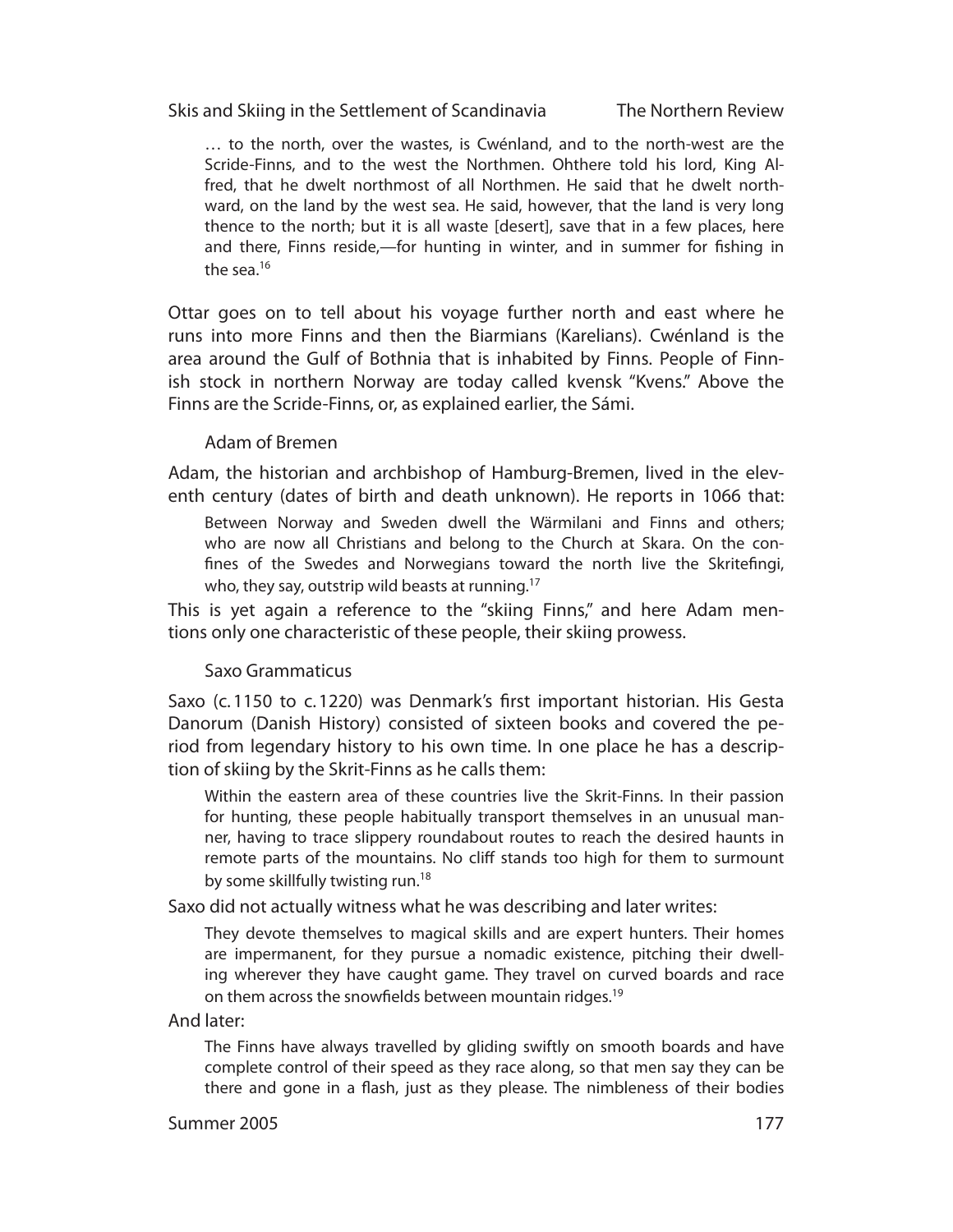and skis combined gives them a practised ease in attacking and retreating.<sup>20</sup>

Raschîd ud-dîn

The Persian Raschîd ud-dîn, writing around 1322–25, has the following remarkable description of a Mongolian reindeer-hunting people; probably the Yakut:

Since there are many mountains and forests in their country and since it snows so much, they hunt in the winter a lot on the snow, and, indeed, in the way that they make wooden boards, which they call tschana, get on them, make a rein out of a strap and take a stick in hand. On the snow they then push the stick into the earth, as one propels a boat over water, and then go so fast over steppes and plains, up and downhill, that they overtake "mountain oxen" (reindeer) and other animals. They pull a second tschana as a "hand horse" (substitute horse) to the tschana on which they are mounted (standing), tied to it. They load the slain prey on it, and even if they load up to two or three thousand "mann" (a weight), they glide with the slightest force, that touches them, easily over the snow…. If you haven't seen it, you don't think it possible.<sup>21</sup>

Early Evidence II: The Ski in Rock Carvings

There is evidence for the use of skis in the distant past much earlier than the literary evidence, namely, rock carvings depicting skiers that go back as far as the Neolithic or even Mesolithic periods of the Stone Age. The oldest rock pictures are located in northwest Russia near the White Sea; the other, possibly younger, carvings are in Nordland and Finnmark counties, Norway.

Near the mouth of the White Sea, two groups of rock carvings on Bessovy Slédki Island<sup>22</sup> were discovered in 1926, three at Zalavrouga<sup>23</sup> in the 1930s and two others at lérpine-Ostrov.<sup>24</sup> The carvings are numerous: Zalavrouga has 326 individual pictures, lérpine-Ostrov 31, and Bessovy Slédki 368. They are of Stone Age human figures in action, depicting some of their material possessions and the animals that were important for their subsistence, all treated in a fairly realistic style. It has been suggested that the carvings are 4,000 to 4,500 years old or from the latter part of the Neolithic Age. All of the carvings known up to the mid-1930s were published in a monumental two-volume edition by W. J. Raudonikas: Les Gravures Rupestres des Bords du lac Onéga et de la mer Blanche (1936-38). The work is in Russian with a French summary and contains many helpful illustrations and photographs.<sup>25</sup>

Figure 1, which magnificently depicts an entire hunting scene, is from Zalavrouga but not in the Raudonikas edition.<sup>26</sup> One can see the tracks of three hunters on skis as well as the tracks of the three elk they are following. In places it appears that the hunters are walking on their skis, perhaps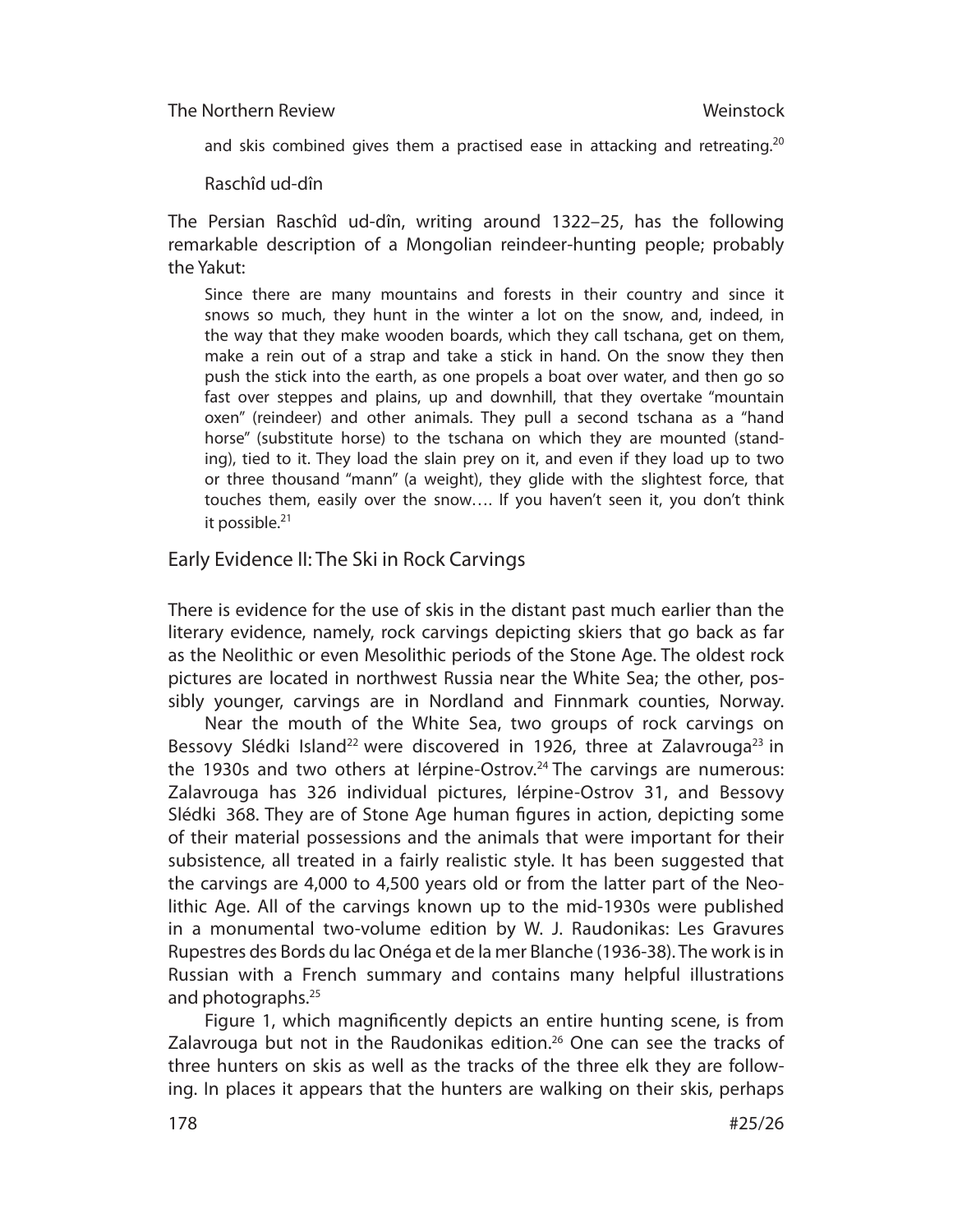



going up hill, and in other places there are long tracks, which may indicate that they are going downhill. The hunters are on equal length skis and are using two poles each as can be seen from the dots on either side of the ski tracks. The poles are actually a bow and a spear. Birkely pointed out that the dots, or pole marks, are placed at the front part of the skis, which suggests that the hunters were using the diagonal technique, or double poling, the normal technique used by cross-country skiers today.<sup>27</sup> When the hunters reached their prey, each one attacked an elk. Two of the elk have arrows in them and one seems to have a spear in it.

Figure 2 shows a hunter on skis in action.<sup>28</sup> The human figure has a tail—it was not uncommon for hunters to dress up as animals in order to better commune with nature and facilitate their hunting. The hunter is on skis and has a bow in hand. The line going toward the male reindeer may

be a lasso. Birkely mentioned the Sámi word dolkadit, which is the equivalent of the Norwegian word snørekjøre meaning "to be pulled on skis by a reindeer."<sup>29</sup> In earlier times a hunter may have caught up with a reindeer or elk in deep snow and thrown a lasso around the animal's neck. If he were unable to tie the other



end of the lasso to a tree, the hunter Figure 2. Zalavrouga hunter.

may just have hung on and been pulled by the reindeer until it became tired. This would have been a way to capture a reindeer or elk and tame it so that it could later be used as a decoy animal.

The first of the Norwegian rock carvings were discovered in 1929 during peat cutting at Rødøy in Helgeland (see Figure 3). $30$  In 1933 the Norwegian archaeologist Guttorm Gjessing found part of the rock bared; figures of elk, seals and a boat could be seen. The carvings were done by a hunting society similar to the one that produced the Russian carvings.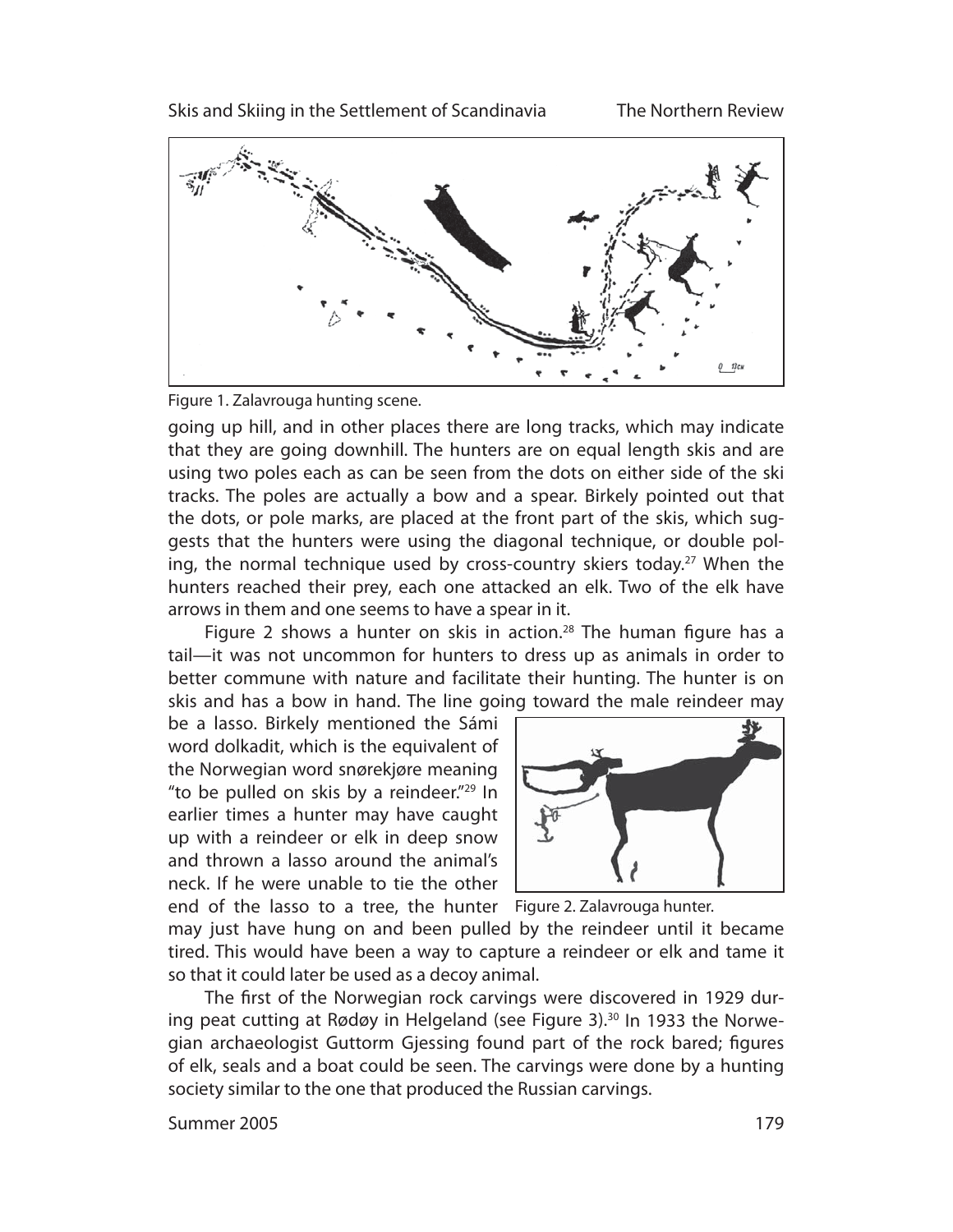The skier in Figure 3 has on an animal cap that looks something like a rabbit's head. $31$  He is holding some sort of implement with both hands, probably an ax. His knees are bent in good skiing style, though Birkely suggested this might be another example of dolkadit with the knees bent to make it easier to be pulled by a reindeer. Note that the two skis are of equal length. These rock carvings are about the same age as the White Sea and Lake Onega carvings or slightly younger. They have been dated at about 4,000 years old.

There is also a skier in a rock carving field in Alta in Finnmark county in Norway (Figure 4).32 The skier would seem to be in the process of shooting with a bow and arrow with his right arm pulling the bow. He has his skis at an angle to provide good support for shooting. This rock carving has been dated at somewhere between 1000 and 500 BC.



Figure 3. Rødøy rock carving.



Figure 4. Rock carving of a skier from Alta in Finnmark county, Norway.

# Early Evidence III: Skis Found in Peat Bogs

Skis found in peat bogs in Finland, Norway, Sweden and Russia provide evidence for skiing even older than the rock carvings. Wood normally deteriorates rapidly over time when exposed to air; however, it can be preserved for thousands of years if it is buried in the acidic environment that wet peat provides. To the present, more than three hundred skis, ski pairs and fragments of skis have been discovered since the first ski was found in Finland in 1897 and brought to the attention of ethnologists.<sup>33</sup>

A number of scholars from these countries attempted to date the finds and to classify them as to type. However, it was not until 1933 that pollen analysis methods developed in Sweden were used in an effort to obtain more precise dates of when the skis had been buried in the bogs. According to this method, geologists arrive at an approximate date for a given find by determining the amount of different kinds of flower dust, pollen, etc., of the coniferous and deciduous trees found in the particular layer where the ski was found. Several decades later, a much more precise meth-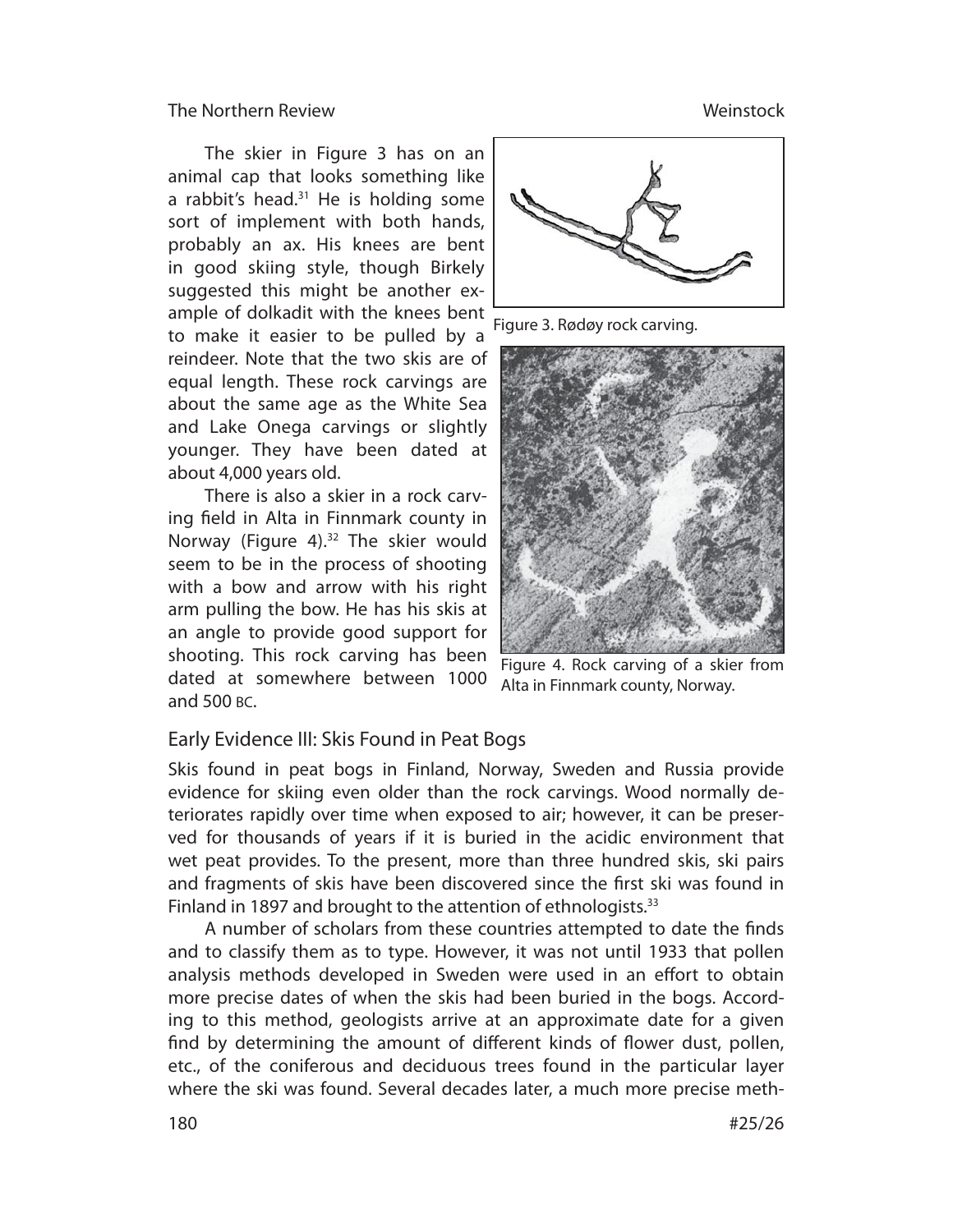od of dating organic materials became available, the so-called  $^{14}C$  method. After the organism dies the amount of  $^{14}C$  absorbed during its life from the air around it is lost (decays) with a half-life of  $5,568$  years.<sup>34</sup> In other words, by measuring the amount of  $^{14}C$  in an organic artifact of unknown age, it is possible to determine the number of radiocarbon years since the organic material was alive. Then, the radiocarbon years are matched, or calibrated (cal.), to calendar years using a long-lived organism such as the bristlecone pine. The result is a very accurate estimate of age.

Of the forty Swedish finds that Gösta Berg discussed in his 1950 book, twenty-one could be dated through pollen analysis.<sup>35</sup> They varied in age from the Hoting ski that was estimated to be 4,500 years old to others that could be as recent as our own era. The number of Swedish finds neared a hundred by 1995. The Finnish finds (more than 125) include the Riihimäki ski originally thought to date from the final phase of the Stone Age, about 1500 BC. There were about twenty-five finds in Norway including several grave- and glacier-finds. These dates, though, have changed considerably now that more precise <sup>14</sup>C results have become available. One caution with the 14C method must be kept in mind: though it yields a very accurate estimate of the age of the wood, the skis actually produced from that wood might be considerably younger.<sup>36</sup>

What is most remarkable about these bog skis is the extreme variation in form and features they display. First of all, it must be stressed that many of the ski types existed alongside one another over thousands of years; therefore, any evolutionary typology will be problematic. Ørnuly Vorren compared five bog skis found in different parts of Sápmi (the Sámi area of northern Fennoscandinavia and the Kola Peninsula) and varying in age from about 250 BC to AD 1435. He found a close correlation between the features of the individual skis and the types of terrains where the skis were used.<sup>37</sup> Second, some of the bog finds cannot be classified because they are fragments; they may lack the footrest upon which the classification below is based. Often they are just the front tips of skis. We will see below that the oldest bog skis are actually very advanced in some of their features. Over the years, the Swedes Wiklund, Berg and Manker and more recently the Finn Naskali and the Norwegian Sørensen have suggested several typological classifications or refined earlier groupings.<sup>38</sup> The typology presented here is based on Manker's three categories; it varies from Naskali's in that it does not have a separate category for prehistoric skis.<sup>39</sup>

#### Type A

This type has a low footstep with vertical pairs of holes for the binding strap, a flat bottom and no grooves. Consider the Kalvträsk find from Västerbotten, Sweden (Figure 5) consisting of a ski, a fragment of another ski, and a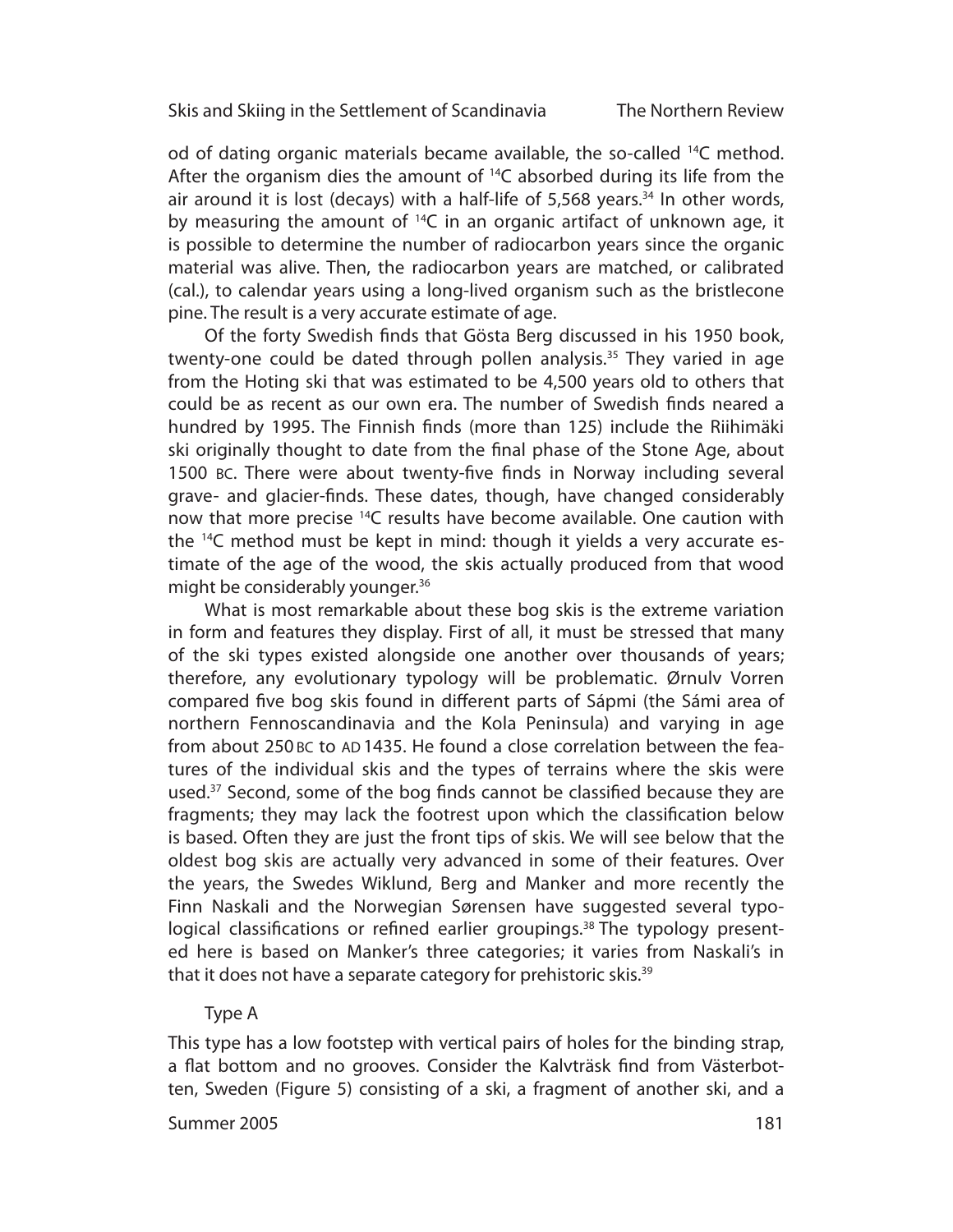pole with one end shaped like a shovel, all made of pine.<sup>40</sup> Pollen analysis yielded an age of just under 4,000 years, but radiocarbon (14C) results indicated that these items were much older; they date from cal. 3623–3110 BC and are among the oldest bog skis. $41$  The whole ski is flat on the bottom and has a flat foot space on top with four vertical holes going through the ski in pairs.

On top of the ski there is a ridge in front of and behind the foot space that makes the ski stiffer. There are narrow grooves on the bottom of the ski running lengthwise between the pairs of holes. In this way a thong passing through the holes and grooves functions both as toe strap and heel strap. The ski is cut straight across at the back. Parallels to this ski existed until  $\frac{1}{2}$  Figure 5. The Kalvträsk find, Västerbotten, fairly recently among a num- Sweden. ber of Siberian peoples, though



many of their skis come to a point in the rear, undoubtedly to facilitate attaching a fur covering on the underside with hairs pointing backward. Wiklund called this the Arctic ski type because of its Eurasian distribution. The Kalvträsk ski is one of only two Arctic skis among the bog finds.<sup>42</sup> The Arctic ski is Type A in Ernst Manker's typology: low footrest with vertical binding hole pairs, flat bottom and no grooves.

#### Type B

This type has a lowered footstep—either hollowed out of the ski itself or with lists nailed onto the sides (list, a narrow strip of wood). Each side has a horizontal hole so that a binding strap can pass through the holes and over the foot. The Riihimäki ski, found some 70 km. north of Helsinki, Finland, is younger than the Kalvträsk ski with a  $^{14}C$  date of cal. 3 BC-AD 257 and of a very different design.<sup>43</sup> The ski has a flat bottom and is cut straight across at the back. The foot space has been lowered so that a thong could pass through holes in the outside edges or lists to secure the foot. In a later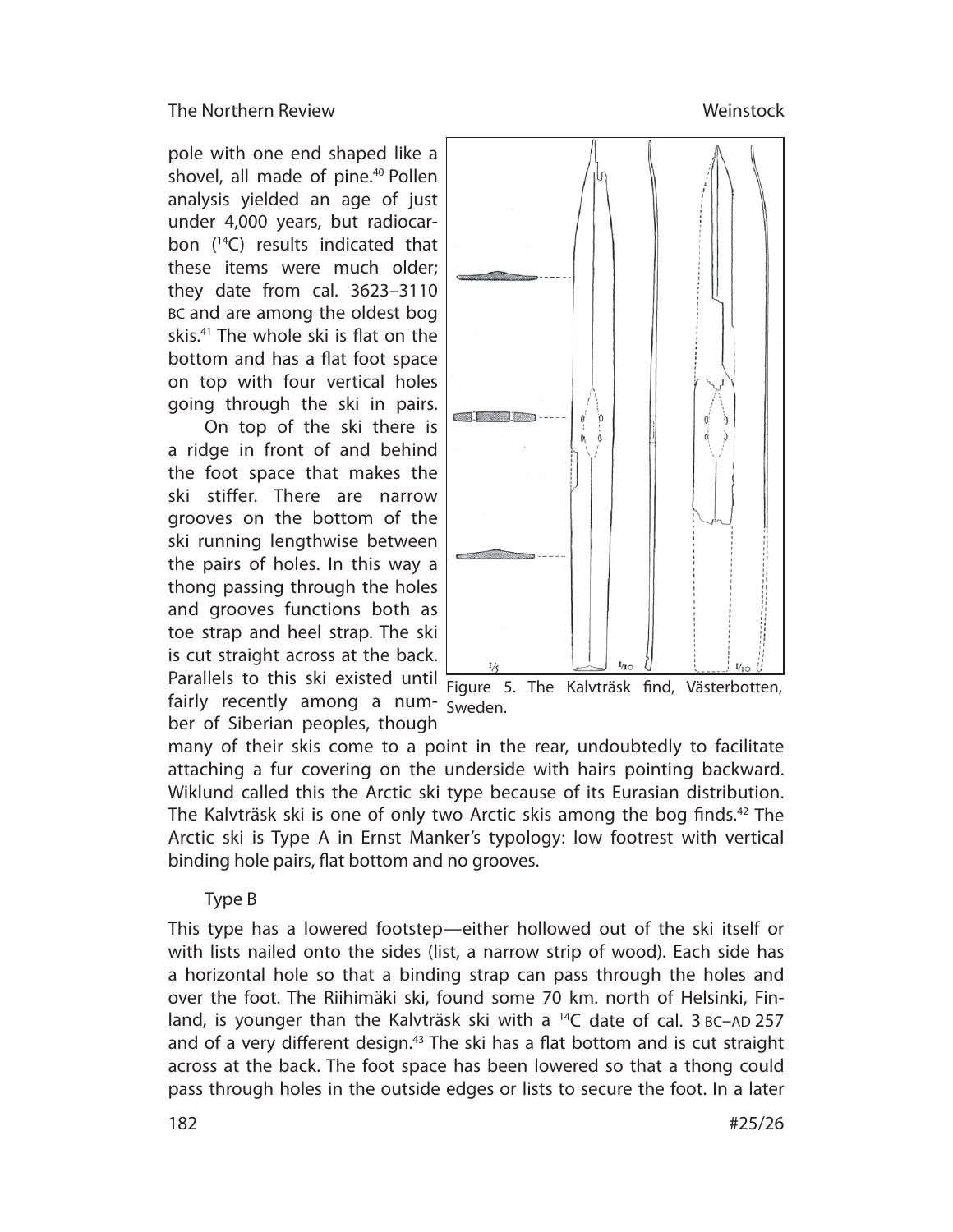The Northern Review

development of this binding method the lists are nailed to the ski rather than being part of the original ski material. This ski is an example of what is called the Southern<sup>44</sup> ski type, first of all, because in Fennoscandia this sort of ski is found toward the south, and, second, because similar skis are found in the Baltic countries, Poland, Russia and possibly Yugoslavia.45 This Southern type may have been brought north during the Indo-European expansion into Fennoscandia from 4,000–3,000 BC. The Southern ski was more common in areas where it was not so vital to subsistence patterns and where there was not as much snow. A common feature of the Southern ski is a hole at the tip through which a steering rope can be attached. In Manker's typology, the Southern ski is Type B: low footrest between side lists with horizontal binding holes through them, flat bottom and no grooves. Not many examples of this type are found in the bogs in the south of Scandinavia; the reason for this may be that the kinds of wood found in the south, birch, for example, were not as resistant to rotting as the coniferous woods further north. However, this type of ski was in use in southern Sweden and western Norway into the current century. It is interesting to note that the Komi, a Finnic people of the northeastern part of European Russia formerly called the Zyrians, use the Arctic ski type with a fur covering for hunting on the tundra where the snow is often crusty. However, in the forest where the snow is loose, they use the Southern type with a dugout foot place. The wide southerly distribution of the ski type suggests that it is very old.

# Type C

This type of ski has a raised and indented footstep with a horizontal hole through which a binding strap goes below the foot. The bottom may be without grooves (C 1) or with grooves (C 2). Type C 1 is further divided according to whether the bottom of the ski is flat or slightly convex. Type C 2 is subdivided according to whether the bottom has a wide groove or side lists (C 2 a) or narrow grooves (C 2 b).

Type C 1 a: This ski has a flat bottom, no grooves and lacks ornamentation. One example is the Liperi 1 ski.<sup>46</sup> It has a rounded back end and dates from cal 450 BC.

Type C 1 b: Gösta Berg termed this ski type the Bothnic ski in 1933.<sup>47</sup> It is relatively short in length and slightly convex on the underside; it gradually comes to a point at both ends. The footrest is raised and inset from the side edges and it is slightly concave so that footwear such as the moccasin would fit in it. There is a horizontal hole beneath the footrest for the toe strap. Most of the Swedish bog skis are of this type; they date from after cal. AD 1, and they are the only Swedish bog skis with a pointed back end. An example is the Arvträsk ski (Figure 6) from Swedish Lappland, which is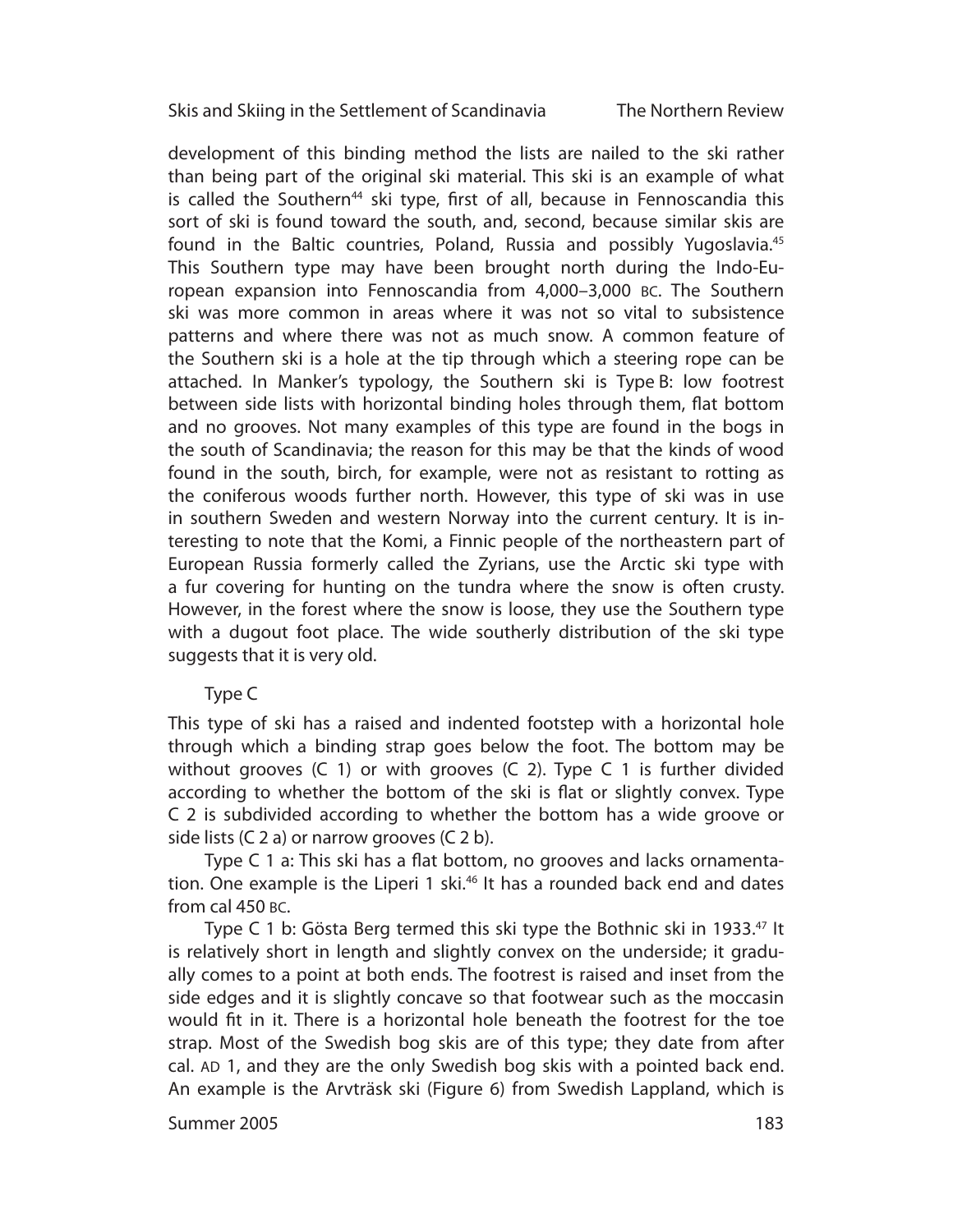about a thousand years old or somewhat younger.<sup>48</sup> It was found together with a fragment of a ski that probably made up a pair with it.

Many of these Bothnic skis are decorated, some with rather intricate braided patterns. A fine example of the decoration is the Kinnula 1968 ski from Central Finland radiocarbon dated at cal. AD 650.<sup>49</sup> Berg pointed out that this sort of braided pattern is found on other objects of wood and horn that are common in the area around Birka. It was a popular form of ornamentation in central and south Sweden during the Viking period. Wilhelm Holmqvist, a Swedish archaeologist who examined the ornamentation on Swedish skis, dated them to between AD 1000 and 1200.50 If this is so, then the AD 650 date of the Kinnula ski would suggest either that the wood is older than the ski or that the decoration



Figure 6. The Arvträsk ski, from Swedish Lappland, is about a thousand years old.

was added later. The Sámi who traded in skins with the Swedes may well have borrowed the braiding idea from them and gone on to develop it to perfection. Berg concludes that the Bothnic ski type represents the final stage of development with most of the influences coming from the south. If this is correct, the Bothnic ski did not come with the Sámi when they migrated into Fennoscandia but evolved there.

Type C 2 a: This type is represented by the Furnes ski found in Hedmark, some sixty-five miles north of Oslo, Norway; it was first dated to AD 150 using an earlier <sup>14</sup>C half-life, determined with less accurate equipment; this date has been revised to cal. AD 70–200.51 The Furnes ski, constructed of pine, has a raised and indented footrest. The side lists on this wider ski are not at the outside edge of the ski but moved inward so as to provide support on either side of the foot, and there is a horizontal hole running across and through the entire ski below the footrest. This binding arrangement provides much more stability than the Southern type discussed above. Moreover, the Furnes ski has steering rims running lengthwise along the bottom of the ski at the outside edges that help the ski move in a straight line. They are important for long skis, and the Furnes ski may have been

# **Weinstock**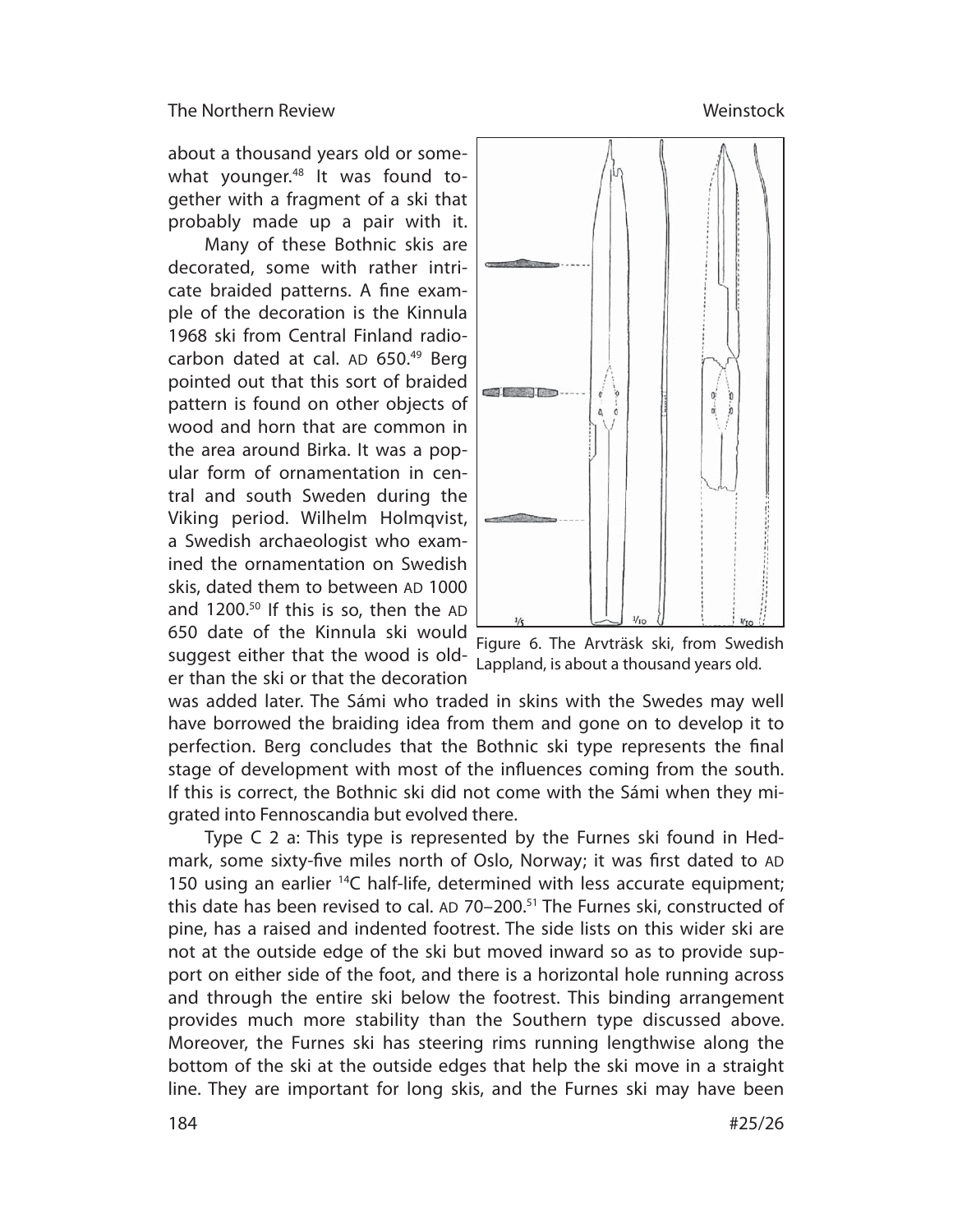The Northern Review

eight feet (2.44 m) long. These steering rims may have been the forerunners of grooves.

There is a similar ski also of pine—found at Färnäs in Dalarna, Sweden and carbon dated at cal. 360 BC. 52 It has the inset footrest with a horizontal hole across the ski below it. These skis are all representatives of what Gösta Berg calls the Scandic type whose main feature is rest with nonzontal binding (small circles and triangles).<br>hole.<sup>53</sup> This is Manker's Type



the raised, indented foot-Figure 7. Map showing the areas in Sweden and rest with horizontal binding Norway where Scandic skis have been found

C4. They are all quite wide. The Scandic type represents an advance over the Southern and Arctic skis: in areas of heavier snow cover a stronger and more durable binding was needed. Since the ski became wider the footrest was raised and indented to accommodate a horizontal binding hole running across the entire width of the ski. Figure 7 shows the areas in Sweden and Norway where Scandic skis have been found.<sup>54</sup> Generally, C 2 a skis are not ornamented.55

Type C 2 b: This final group of narrow skis—with narrow grooves includes one of the older bog skis. The Salla ski from the Särkila area of Finland is  $14C$  dated at cal. 3345-3145 BC and has five parallel grooves on the bottom. $56$ 

Inger Zachrisson, et al., have recently demonstrated convincingly that, from about 1000–800 BC to AD 1000–1200, the Sámi were settled in all of central and north Sweden and Norway and did not migrate south from northern Scandinavia as scholars had previously thought.<sup>57</sup> Hence, almost all of the Scandinavian bog skis have been found in areas where the Sámi had lived for thousands of years.

#### Grooves

With regard to the origin of the ski groove on the bottom of the ski that helped the ski steer straight, one first of all has to distinguish between grooves that developed naturally and those that were cut into the skis.<sup>58</sup> Natural grooves came about through wear and tear on skis made from certain types of wood, especially fir. If the wood was cut with the rings vertical, the skis would tend to develop natural grooves on the bottom as the softer wood wore away. The latter, man-made groove seems to have de-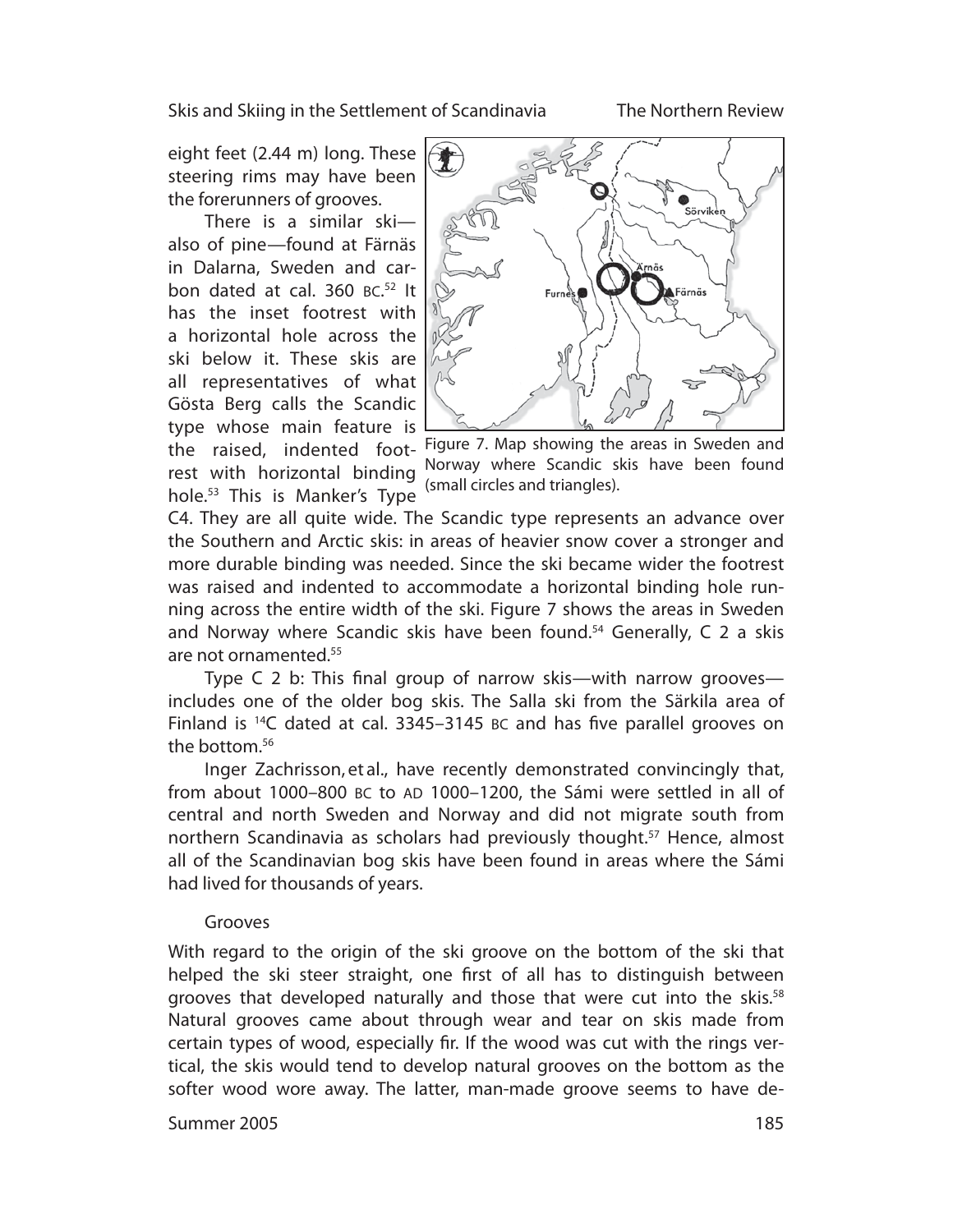veloped out of the older skis with steering rims (C 2 a). Steering rims must be very old: they are clearly seen on the Vis I fragment that is more than 8,000 years old—see the discussion below. The first stage was a relatively broad, flat-bottomed groove taking up about one third of the ski's width. The oldest example is the Ikaalis ski from southwestern Finland dated at cal. AD 290–550. The groove gradually spread northward and eastward, ultimately turning into the narrow groove  $(C 2 b)$ .<sup>59</sup>

# **Bindings**

Though the classification of bog skis above is based on binding type, very few bog skis have been found with bindings or binding fragments. However, in 1991 a ski was found in Mänttä, Finland with the remains of a bast front binding and leather strap rear binding dating from the fifth century AD. 60 This type of binding, the so-called Selbu binding—a withe toe loop plus a leather thong at the rear—was still used at the end of the last century in Norway.61 From this Vilkuna concludes that a binding developed during the Iron Age stood the test of time and lasted for centuries.

# Early Bog Ski Fragments

Among the oldest bog skis is the back end of a ski from Drevja in Vefsn, Nordland, Norway<sup>62</sup> with a <sup>14</sup>C date of cal. BC 3343–2939. Sørensen points out that the wood is so knotty and the annual rings so crooked that it could not have been used to glide on; rather it must have been fur-covered. The tips from Vis I in the Vychegda basin near the Vis River, excavated by Grigoriy Burov, have been carbon dated to between cal. 6709–5763 BC. Due to the absence of holes toward the front, the symmetry of the artifacts, and the flat bottom surface, Burov interprets them as skis rather than sledge runners.<sup>63</sup> Figure 8, a ski tip that Burov calls the Vis-type, is the older variety from the site and is thus probably more than 8,500 years old. It is made of hardwood. Note the steering rims at the outer edges.

The ski fragment in Figure 9, though not as old as the Vis-type, is even more remarkable. Burov calls it the Veretye-type. On the lower surface there is a carved projection—an elk's head—pointing backwards. It could have served as a brake to prevent reverse movement over packed snow and to prevent lateral displacement of the ski tip. This somewhat younger fragment, made of softwood, does not have the rims of the Vis type.<sup>64</sup>

# The Sámi and the Evolution of Skiing

The references to skiing and skis presented in the first section involve a wide range of groups from the Turkic people of eastern Asia northwest to the Sámi of northern Scandinavia. The Sámi were mentioned often, and I have suggested that Norwegians and Swedes learned much about skis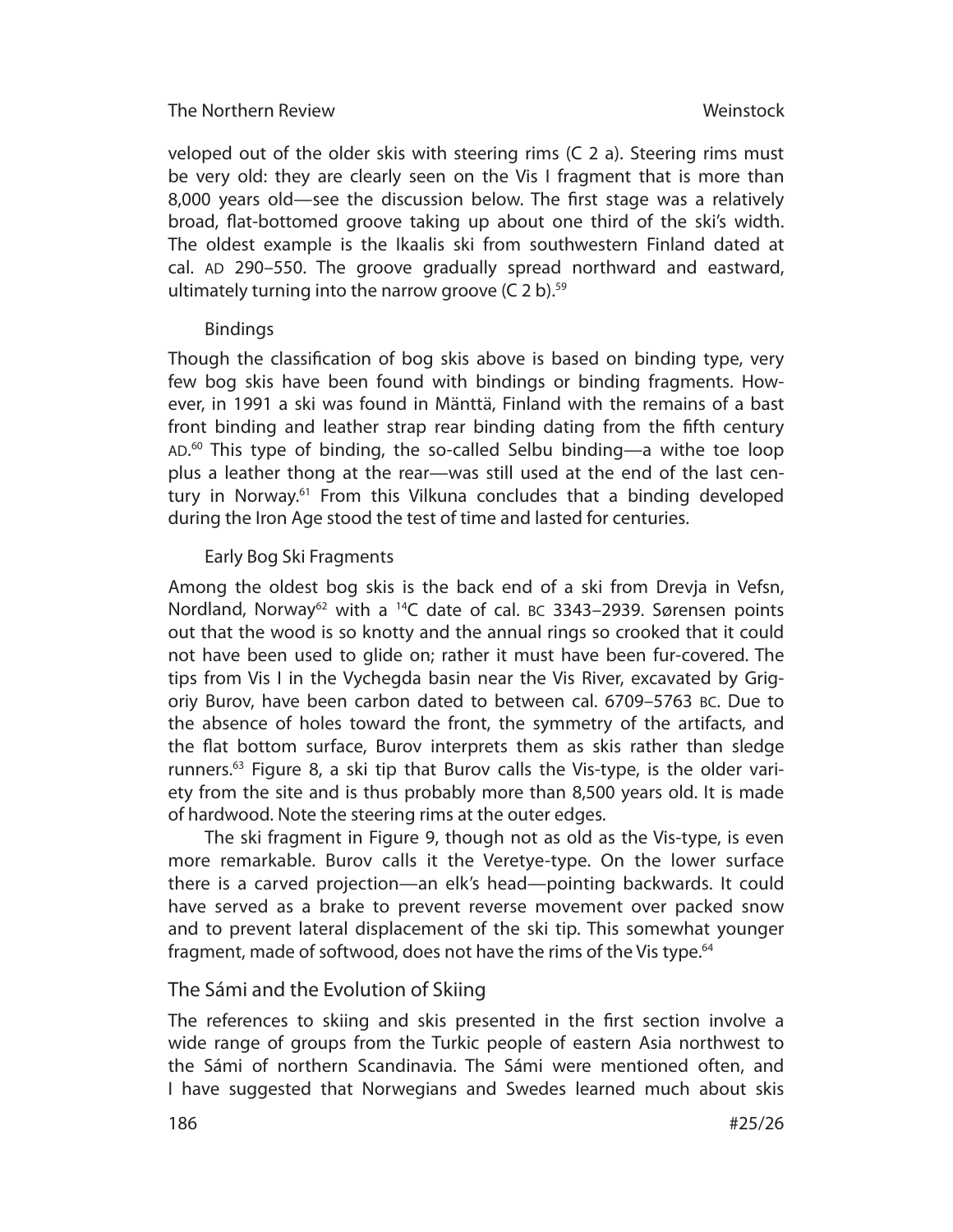

Figure 8. Vis-type (after Burov) ski tip found in the Vychegda basin near the Vis River.

from the Sámi. Who are the Sámi? What do we know of their history? And what did skiing mean to them? A detailed look at the Sámi will provide clues to the evolution of the ski.

The Sámi are an Indigenous people inhabiting the northern portions of Norway, Sweden, Finland and Russia, numbering up to 60,000 today depending on what definition one uses.<sup>65</sup> Roughly seventy percent of the Sámi live in Norway in Finnmark and Troms counties, around 17,000 in Sweden as far south as Härjedalen and Jämtland, some 7,000 in northern Finland and about 2,000 in Russia in the Petsamo and Kola Peninsula areas.

Sápmi today covers a large area from the White Sea (Russia) in the northeast to Lake Femund south of Røros in Norway. Along the extensive coastline, which is cut by numerous fjords, there is a relatively moderate cli mate, thanks to the Gulf Stream. Mountains run right down to the seacoasts, and forests cover much of the area with deciduous trees such as birch, willow and alder and coniferous trees such as fir in the North and spruce in the South. Forest vegetation consists mainly of heather and reindeer lichen as well as other types of lichen. Heather and grass are found in the treeless mountain and coastal areas.

Speculations about the origins of the Sámi began in earnest in the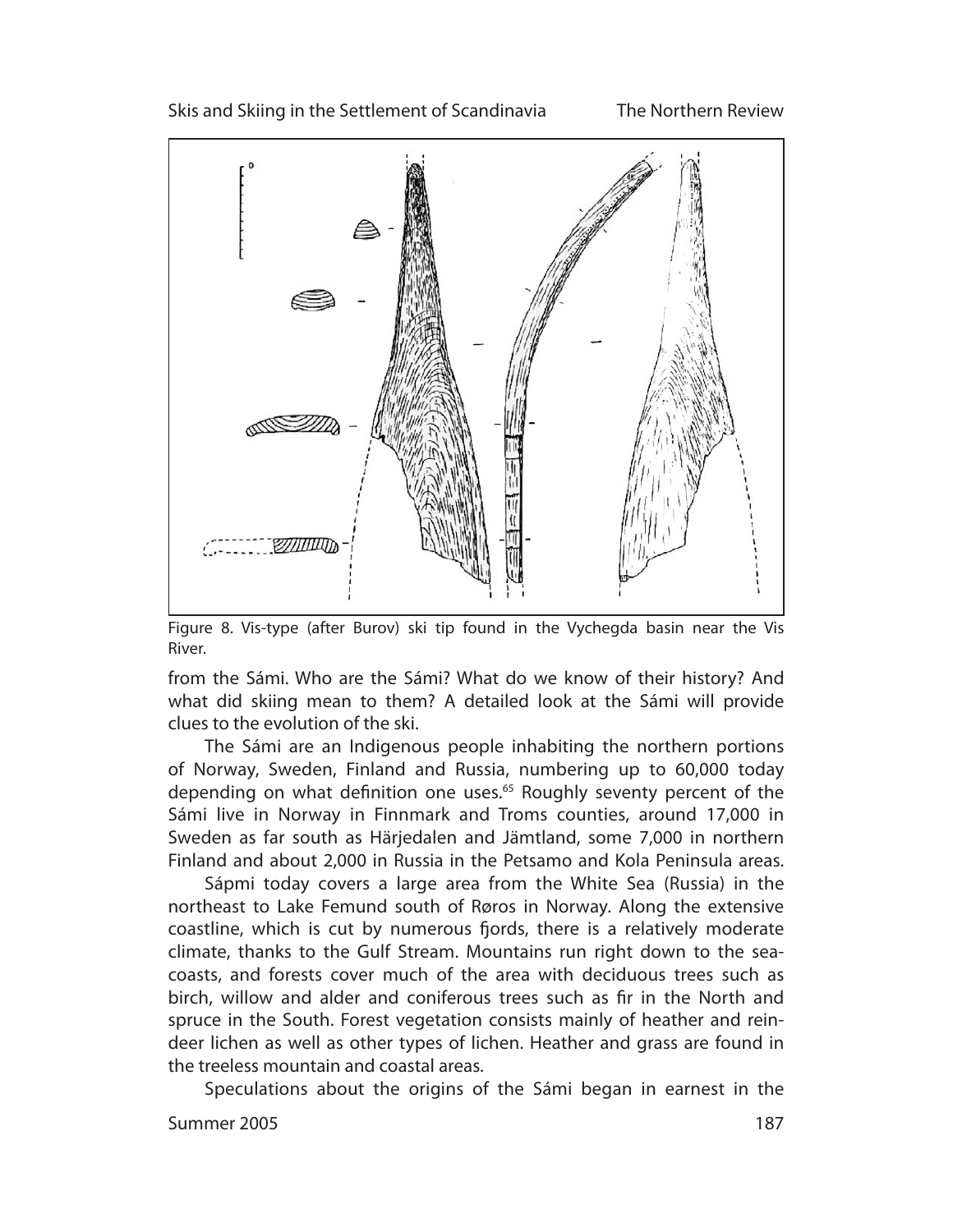

Figure 9. Veretye-type (after Burov) ski fragment, with a projection, carved as an elk's head, on the lower surface pointing backwards. The projection might have served as a brake.

seventeenth century when Johannes Schefferus<sup>66</sup> reiterated the widespread assumption that the Sámi had originated as far east as Asia and had migrated through the inner part of the continent to Finland and on into the coastal districts of Fennoscandia. If the Sámi had migrated into Fennoscandia so early—while the ice sheet covered most of the Scandinavian peninsula—they would have had to follow the ice-free coast. Stone Age tools found at the Komsa sites in northern Norway provide evidence that there were people living along the coast of the Varanger Peninsula as far back as the glacial period more than 10,000 years ago. We do not know who the people of the Komsa culture were, dwelling in the North that long ago. Refuse heaps suggest that these people ate a wide range of animals, fish and birds. The weapons and tools are excellently shaped out of stone, horn and bone. There are somewhat younger artifacts about 4,000 years old found at sites where earth houses or turf huts stood—the so-called Fosna culture—in present-day southern Norway between Oslo and Bergen.<sup>67</sup> And in central Finland the Suomusjärvi culture was found with affinities to the Komsa culture and going back as far as 7000 BC. Since similar artifacts are found at dwelling places throughout the area where the Sámi now live, there would seem to be a connection between them. More recent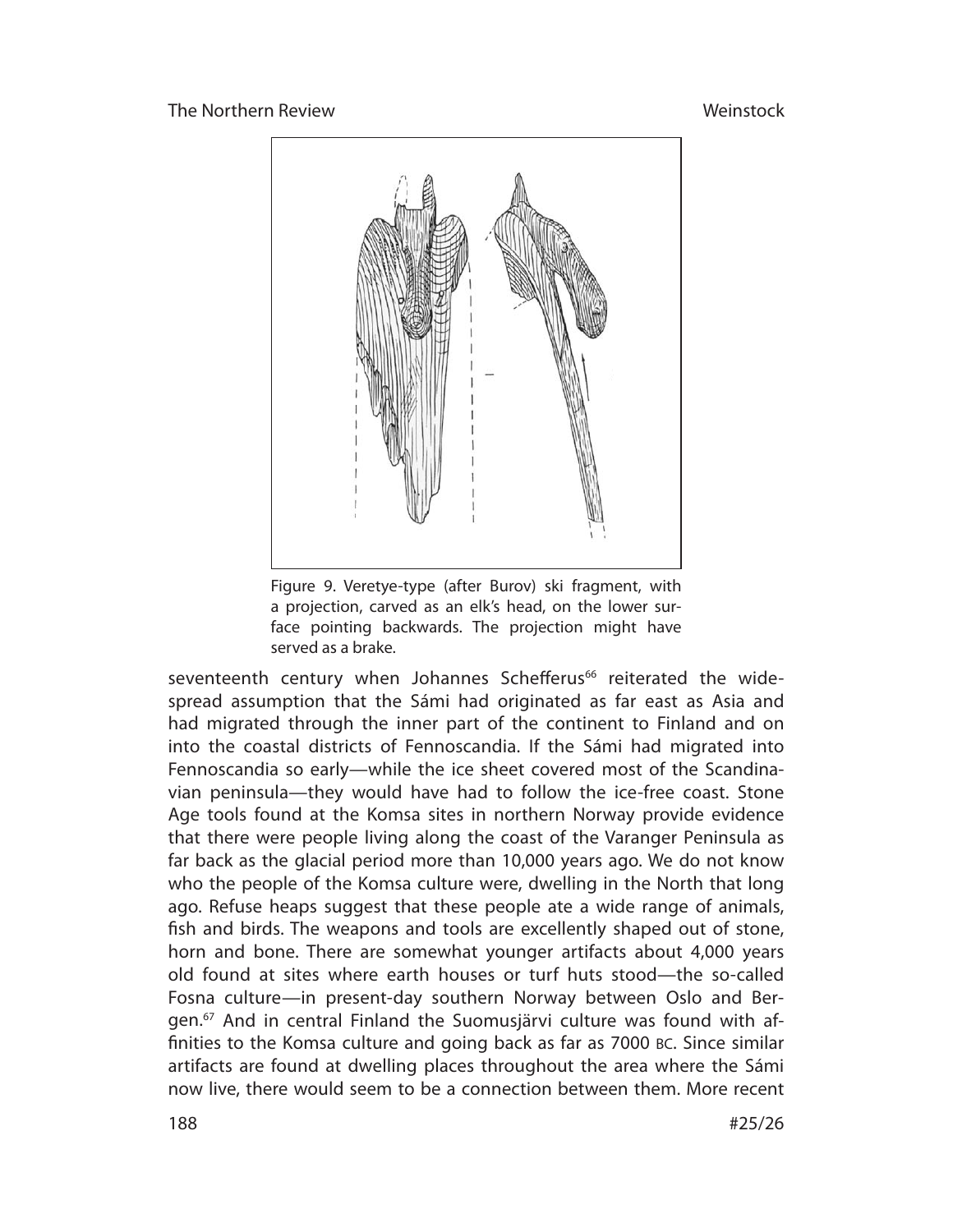gravesites and dwelling sites contain objects even more typically Sámi.<sup>68</sup> The extent of the archaeological finds suggests that most of Fennoscandia was occupied by the late Stone Age, albeit sparsely.

Rather than speaking of a people such as the Sámi migrating into Fennoscandia from the south or east we should speak of "spreading cultural complexes with central traits that were shaped by influences from both west and east" as Lehtola puts it.<sup>69</sup> The western, Indo-European, influence began during the period 4000–3000 BC when the agrarian, Battle Axe culture began to enter Fennoscandia, after which a distinct Sámi cultural identity gradually began to develop. By 1000 BC there was a hunter-gatherer culture throughout most of Fennoscandia and an expanding agrarian culture along the coasts to the south in Finland, Sweden and Norway. Linguistic history affirms the developments taking place on the Fennoscandian peninsula.

Sámi is a member of the Finno-Ugric language group, which includes Sámi, Finnish and Hungarian among others. The Finno-Ugric group together with the Samoyed language makes up the Uralic sub-group of the Ural-Altaic language family. Sámi and Finnish are not mutually intelligible, but they are quite close because they have the same basic structure and have borrowed many words from one another.<sup>70</sup> Sámi has also borrowed many words from Norwegian and Swedish, some of them so old that they have preserved their Old Norse forms. Pekka Sammallahti published a detailed study of the Sámi language and its history in 1998. He reconstructed a Finno-Saamic protolanguage that did not begin to split until "after the introduction of the Indo-European Battle Axe culture to the coasts of Finland about 3200 BC."71

One of the enigmas about Sámi origins has always been that Sámi and Samoyed share quite a few vocabulary items and morphological features not found in the other Finno-Ugric languages. Roughly one hundred stems that Sámi and Samoyed share go back to Proto-Uralic, an earlier stage of the language spoken about  $4500$  BC.<sup>72</sup> This would suggest contact between the Sámi and Samoyed around 4500 BC or earlier, after which ancestors of the Sámi emigrated from their previous home, located in the region of the Urals Mountains, to follow the reindeer herds northward as the ice sheet continued to retreat from Fennoscandia. Sammallahti demonstrated a long history of contact between Sámi and neighboring languages. Thousands of words were borrowed from the Indo-European language family, some of them from as early as seven thousand years ago. Once the forebears of the Sámi reached Fennoscandia they came in contact with and were influenced by Neolithic groups living south of them near the Baltic and in northern Scandinavia. Judging from the language contact evidence and the long practice of intermarriage between the Sámi and their neighbors, it is most likely that the Sámi gradually merged with descendants of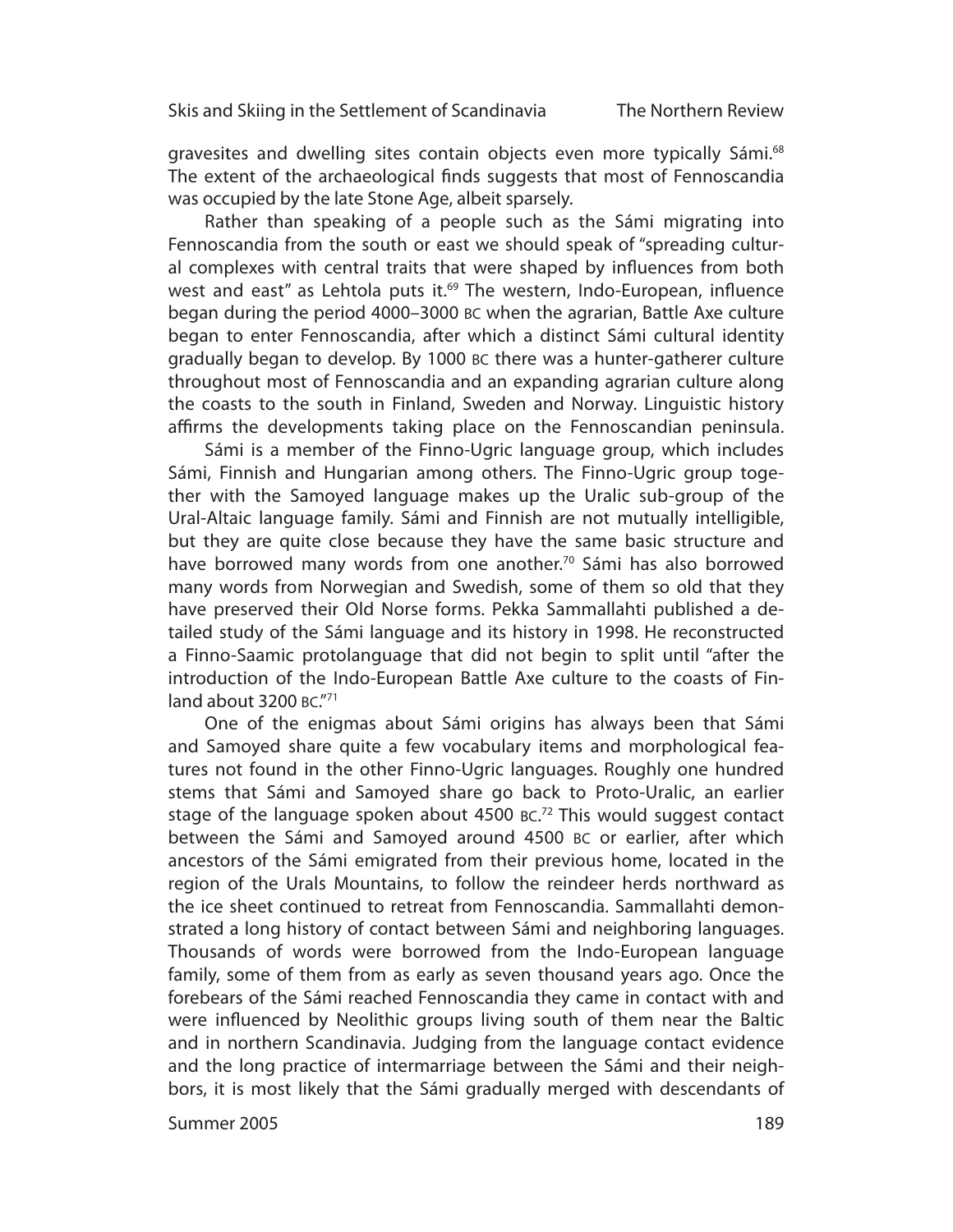the Komsa, Suomusjärvi and Fosna cultures.73

If we look at linguistic evidence presented in Nansen's Paa ski over Grønland the origins of the Sámi become somewhat clearer. He had librarian Andr M. Hansen investigate the words for ski in the languages of northern Eurasia, the area where skis are likely to have been used for thousands of years. Hansen then produced a map of these words (see Figure 10).<sup>74</sup> It turned out that none of the main Indo-European words for ski was original. For example, the word ski itself is cognate with English skid "piece of wood or to slide." Skid is derived from the Indo-European root \*skhait, skhit "split" so its original meaning had nothing to do with skis. Hansen was able to reduce a myriad of names for ski to three main families of names, all of which led back to the Lake Baikal area.



Figure 10. Andr M. Hansen's map of the words for ski in the languages of northern Eurasia.

The most important family is the suks group. One of the Sámi words for ski is sâbek. Finnish has the word suksi; Finno-Ugrian peoples between Lake Ladoga and Lithuania have suhsi, suksi, suks and soks; far to the east the Tungus have the word suksylta, the first part of which is related to the above words; and the Golds have soksolta. All the words of this first group are original words for ski. The second family is the solta group. This appears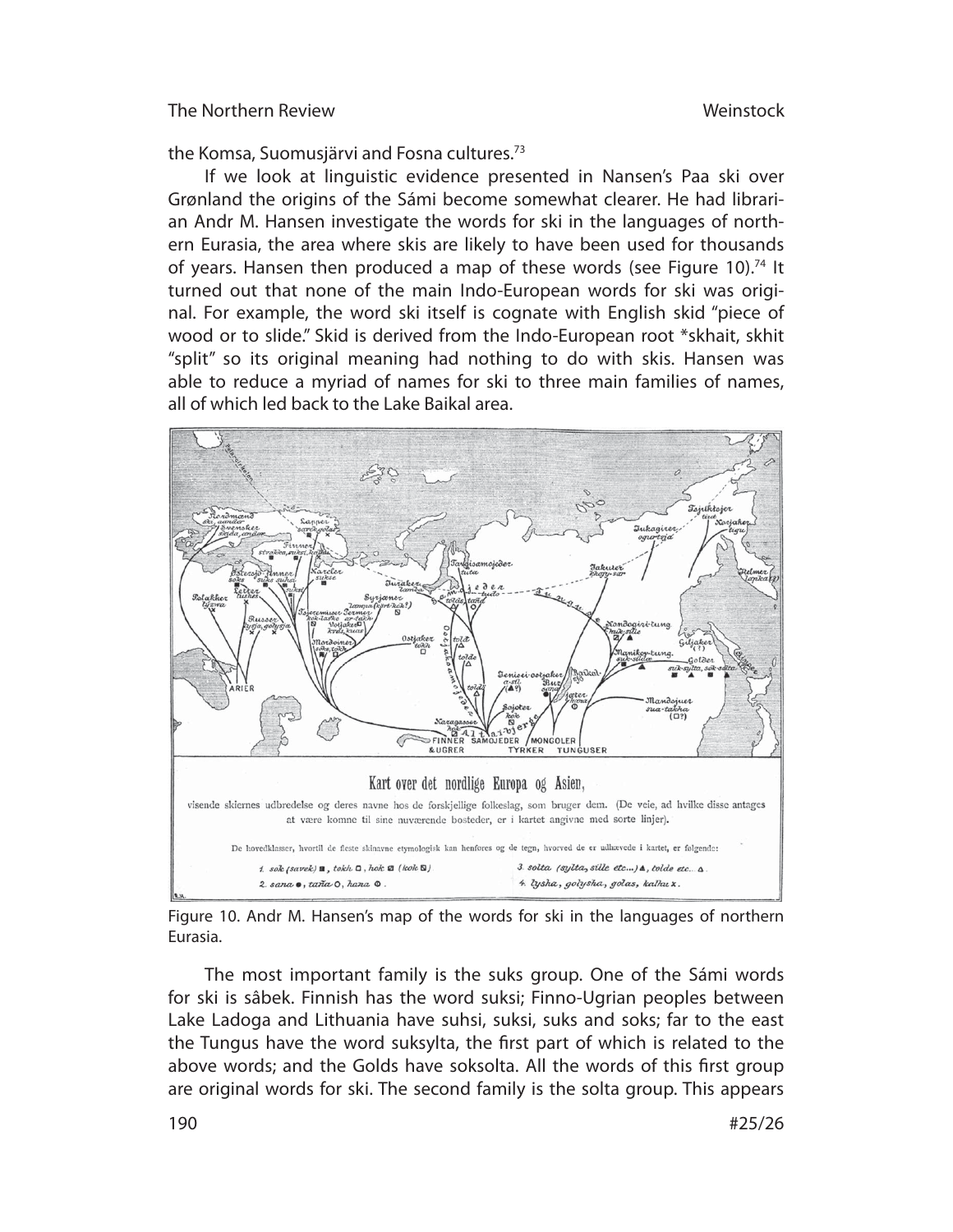The Northern Review

as the second member of the compounds mentioned above; the Samoyeds have tolds, which is related to solt. It should be pointed out that there are errors of detail in Hansen's map.<sup>75</sup> Problems notwithstanding, the map strongly suggests that the forebears of Ural-Altaic peoples invented the ski in the area of Lake Baikal not far from the Altai Mountains. So it is likely that the ancestors of the Sámi migrated many millennia ago from central Asia to their present home bringing skis with them. The migration was undoubtedly a lengthy process induced by the warming of the climate and the movement of reindeer and other prey further north. There were stopping points along the way, some during periods of time before the Sámi split off from most closely related Finno-Ugric tribes—for example, in the Urals.

One can almost read Sámi subsistence patterns in their language, which has evolved and been honed over thousands of years to describe Arctic nature. The language is rife with words and phrases for the concepts that were essential for exploiting natural resources and for their very survival as hunter-gatherers. It is not surprising, then, that the areas of the vocabulary having to do with reindeer, grazing conditions, snow conditions and skiing are extensive.<sup>76</sup> Nils Jernsletten lists 49 words used to distinguish between reindeer by age, sex, hair color and antler type. There are 108 words for different types of snow and ice conditions. "Sami descriptions of landscape can function as maps, in which are incorporated topography, geography and information as to which routes are best to take."<sup>77</sup> Yngve Ryd, with the Sámi Johan Rassa as his informant, lists over 320 South Sámi words for snow.<sup>78</sup>

By the early seventeenth century, heavy taxes, paid by the Sámi in reindeer hides and meat, had depleted the wild reindeer in Fennoscandia. Those Sámi who had lived primarily from wild reindeer were forced to alter their subsistence patterns. The answer was a move toward reindeer pastoralism on a large scale.<sup>79</sup> This was not an entirely new subsistence strategy. The Sámi had always kept a few tame reindeer that were used as decoy or draft animals. Indeed, there are reports of tame reindeer as far back as the fifth century AD.<sup>80</sup> In the ninth century, Ottar reported having a herd of 600 reindeer including six prized decoy animals, though the animals may have belonged to Sámi who paid taxes to Ottar. It seems likely that from Ottar's time on reindeer nomadism developed gradually.

The nomadic lifestyle required a material culture that was not overly burdensome. Traditionally, everything that was to be transported during periods of migration was loaded onto sleds pulled by reindeer or put on the backs of the reindeer themselves. Adults were usually on skis for these seasonal movements. Skis had always been essential to Sámi reindeer hunters, but once nomadism was established skis became even more vital. Now the herders had to protect the herds from predators such as wolves and bears.

Skis were an extremely important part of Sámi material culture, es-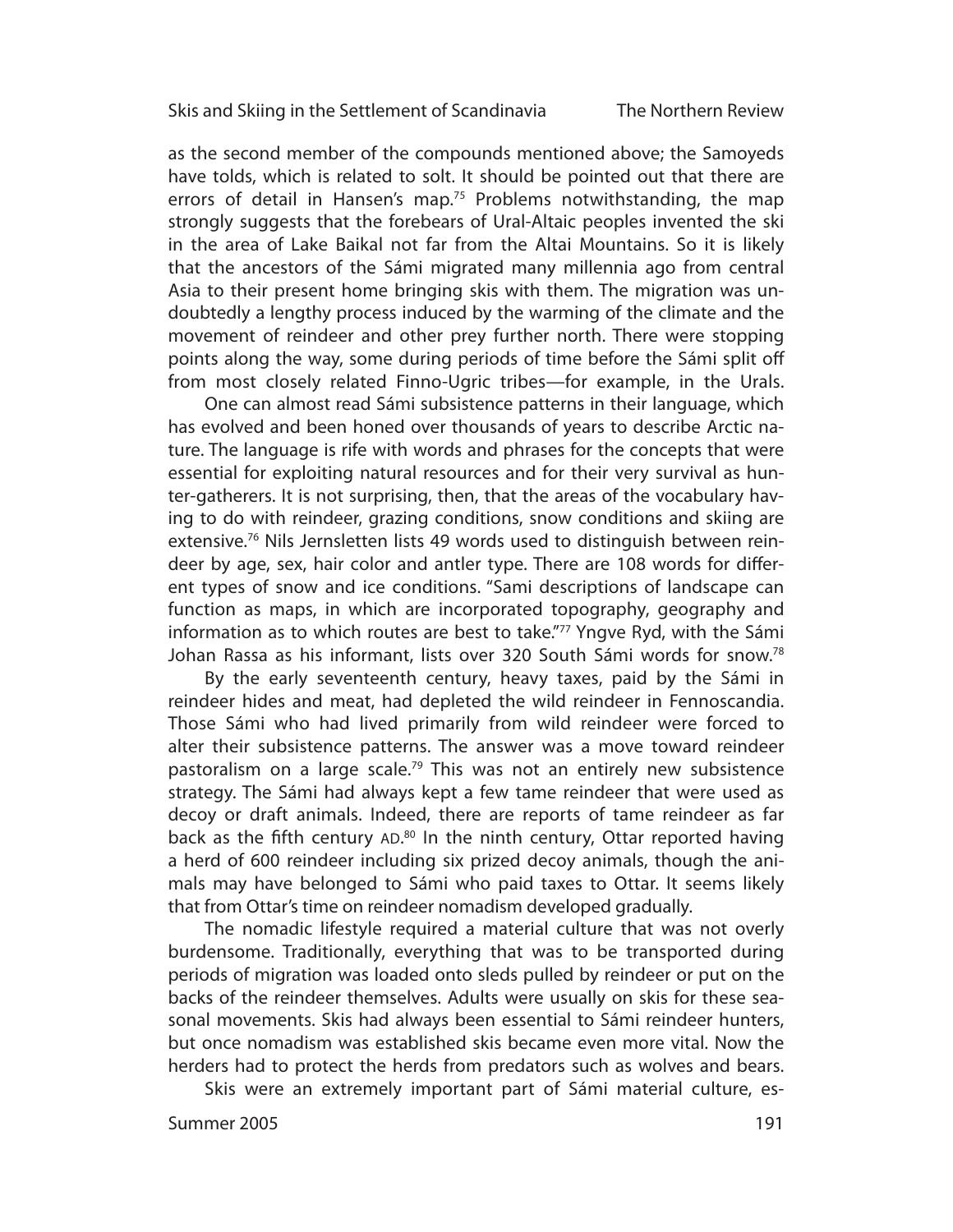pecially that of the reindeer nomads. Skis were used to follow the reindeer herds and were used to hunt wild reindeer and other prey in ancient times. Snow shoes are not found among the Sámi. If they existed at one time, they were completely replaced by skis.

# Conclusion

When the ancestors of the Sámi arrived in Fennoscandia, they were no doubt using skis similar to the Kalvträsk ski, that is, like skis found among the Zyrian (Komi), Samoyed, Chukchi, Lamut and even the Ainu. Then, over the succeeding millennia they altered and perfected their skis—probably under influences from the south—so that they became more efficient as accessories to the hunt and in different terrain. The fact that most of the rock carvings and the over 300 bog skis have been found in areas that were occupied almost exclusively by the Sámi 3,000 or more years ago strongly supports the conclusion that the Sámi played a vital role in bringing skis to Scandinavia, in perfecting them there, and in teaching others how to use them.

# About the Author

John Weinstock is a professor at the University of Texas. He is the author of Skis and Skiing From the Stone Age to the Birth of the Sport (Lewiston, NY: The Edwin Mellen Press, 2003).

#### Endnotes

- 1. Nansen 1890.
- 2. For more of the early history of skiing, see Weinstock, Skis and Skiing From the Stone Age to the Birth of the Sport (Lewiston, NY: The Edwin Mellen Press, 2003).
- 3. Burov 1985: 392.
- 4. Birkely 1994: 12.
- 5. Dresbeck 1967: 469 sees the ski emerging in northern Scandinavia. Then it would be difficult to account for skis found throughout Eurasia unless one could show that they arose independently in various places.
- 6. Davidson 1937: 49.
- 7. Hatt 1916: 247-48.
- 8. Vaage 1969: 10.
- 9. Goksøyr 1994: 70.
- 10. Tacitus 1970: 213, 215.
- 11. The Sarmatians were closely related to the Scythians and may have spoken 29

Proto-Slavonic.

- 12. Procopius 1919: 419, 421.
- 13. Paulus Diaconus 1906-07: 7-8.
- 14. Schott 1864: 448.
- 15. Luther 1962: 8.
- 16. Alfred 1858: 38-39.
- 17. Adam 1959: 205-06.
- 18. Saxo 1999: 9.
- 19. Ibid.: 153.
- 20. Ibid.: 287.
- 21. Schott 1864: 448; Luther 1926: 502; Meuli 1975: 787.
- 22. Raudonikas 1938: 59-90.
- 23. Ibid.: 25-52.
- 24. Ibid.: 53-58.
- 25. Ibid.: 19-38.
- 26. Åström 1984: 86.
- 27. Birkely 1994: 35-36, 81-82.
- 28. Raudonikas 1938, Planche 2.
	- Birkely 1994: 81.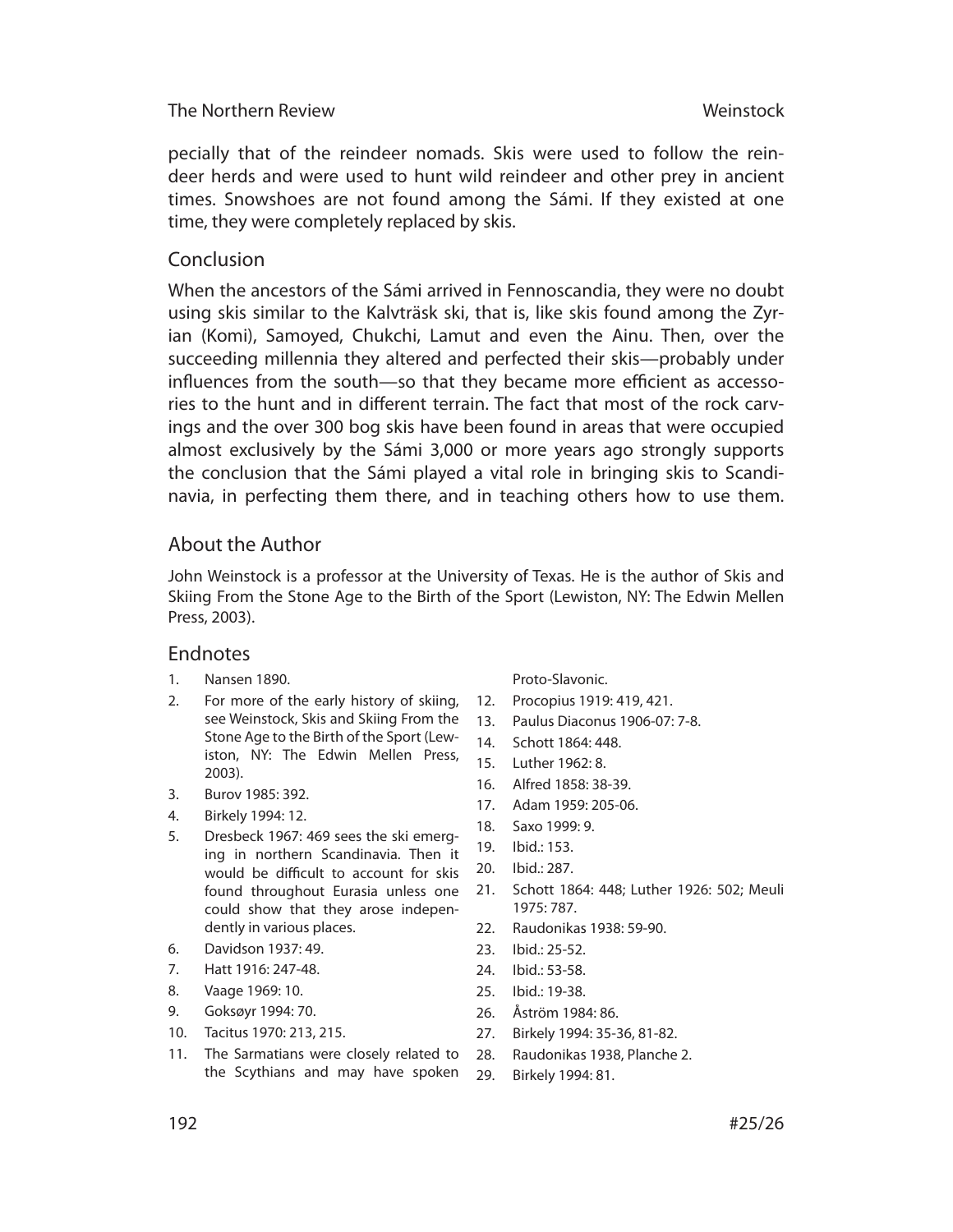- 30. Gjessing 1936: 185.
- 31. Bø 1992: 18.
- 32. Helskog 1988: 59-60; Bø 1992: 18.
- 33. Appelgren-Kivalo 1911; Sørensen 1996: 7.
- 34. The program CALIB, at <http: //radiocarbon.pa.qub.ac.uk/calib/ index.html> was used to convert radiocarbon age to calibrated calendar years. All of the 14C dates presented here are at the (1-sigma) confidence level, or 68.3%. "Cal." means "calibrated" rather than "calendar."
- 35. Berg 1950.
- 36. Sørensen 1996: 44-47.
- 37. Vorren 1998: 19.
- 38. Wiklund 1931, 1933; Berg 1950, 1951; Manker 1971; Naskali in Vorren 1995; Sørensen 1993, 1995, 1996.
- 39. Vorren 1995: 13.
- 40. Berg 1950: 114-20.
- 41. Åström 1993.
- 42. Wiklund 1931: 5-50; Berg 1933: 143-46; Zettersten 1934: 7-10.
- 43. Itkonen 1937: 72-73; Berg 1950: 24.
- 44. Wiklund 1931; Berg 1933: 149-58; Zettersten 1934, 1938, 1939.
- 45. Wiklund 1931: 28; Zettersten 1939: 402; På skidor 1936: 351; Wiklund 1928: 13.
- 46. På skidor 1937: 75; Naskali in Vorren 1995: 74.
- 47. Berg 1933: 158-63; Berg 1950: 23, 25.
- 48. Berg 1950: 90-93; Åström 1984: 85.
- 49. Itkonen 1937: 83; Vilkuna in Vorren 1995: 67-68.
- 50. Holmqvist 1934 : 273.
- 51. Zettersten 1932: 24; Bø 1966: 14; Sørensen 1993: 97.
- 52. Berg 1950: 153-57.
- 53. Ibid.: 146-49.
- 54. Zettersten 1942: 14.
- 55. Berg 1950: 127-31.
- 56. Naskali in Vorren 1995: 72.
- 57. Zachrisson 1997: 240-49.
- 59. Tomasson 1928: 24.
- 59. Valonen 1980: 222; Sørensen 1996: 14 and 11-18.
- 60. Vilkuna 1998: 70-75.
- 61. Bø 1968: 41.
- 62. Sørensen 1993: 107.
- 63. Burov 1985: 393.
- 64. Ibid.: 394.
- 65. If a person considers him- or herself to be a Sámi and either speaks a Sámi dialect or had a Sámi parent or grandparent who spoke Sámi at home, then he or she is counted as a Sámi.
- 66. Schefferus 1673. See Lindkjølen 1994 for a nice discussion of Schefferus.
- 67. Wiklund (1948: 6-7) theorized that the Proto-Sámi would winter along the ice-free coasts of northern Norway and spend the summer in the Møre and Romsdal area where Fosna culture artifacts were found.
- 68. Schanche in Vorren 1994.
- 69. Lehtola 2002: 19.
- 70. Sørensen 1996: 53.
- 71. Sammallahti 1998: 2.
- 72. Ibid.: 118.
- 73. Möten i gränsland.
- 74. Nansen 1890: between 96-97; Wiklund (1926: 2) found the map dilettantish and worthless but did not go into detail.
- 75. Valonen (1980: 104) says that the Sámi term for ski, savek, lacks parallels in the other Finno-Ugric languages.
- 76. Jernsletten 1997: 86.
- 77. Gaski 1997a: 13.
- 78. Ryd 2001.
- 79. Laufer 1917; Vajda 1968.
- 80. Sarauw 1913; Laufer 1917: 93.

#### Bibliography

Adam of Bremen. History of the Archbishops of Hamburg-Bremen. New York: Columbia University Press, 1959.

Alfred. The Whole Works of King Alfred the Great. London: Bosworth & Harrison, 1858. Appelgren-Kivalo, Hjalmar. "Muinaisajan suksista." Suomen museo 18, 1911: 7-16.

Summer 2005

The Northern Review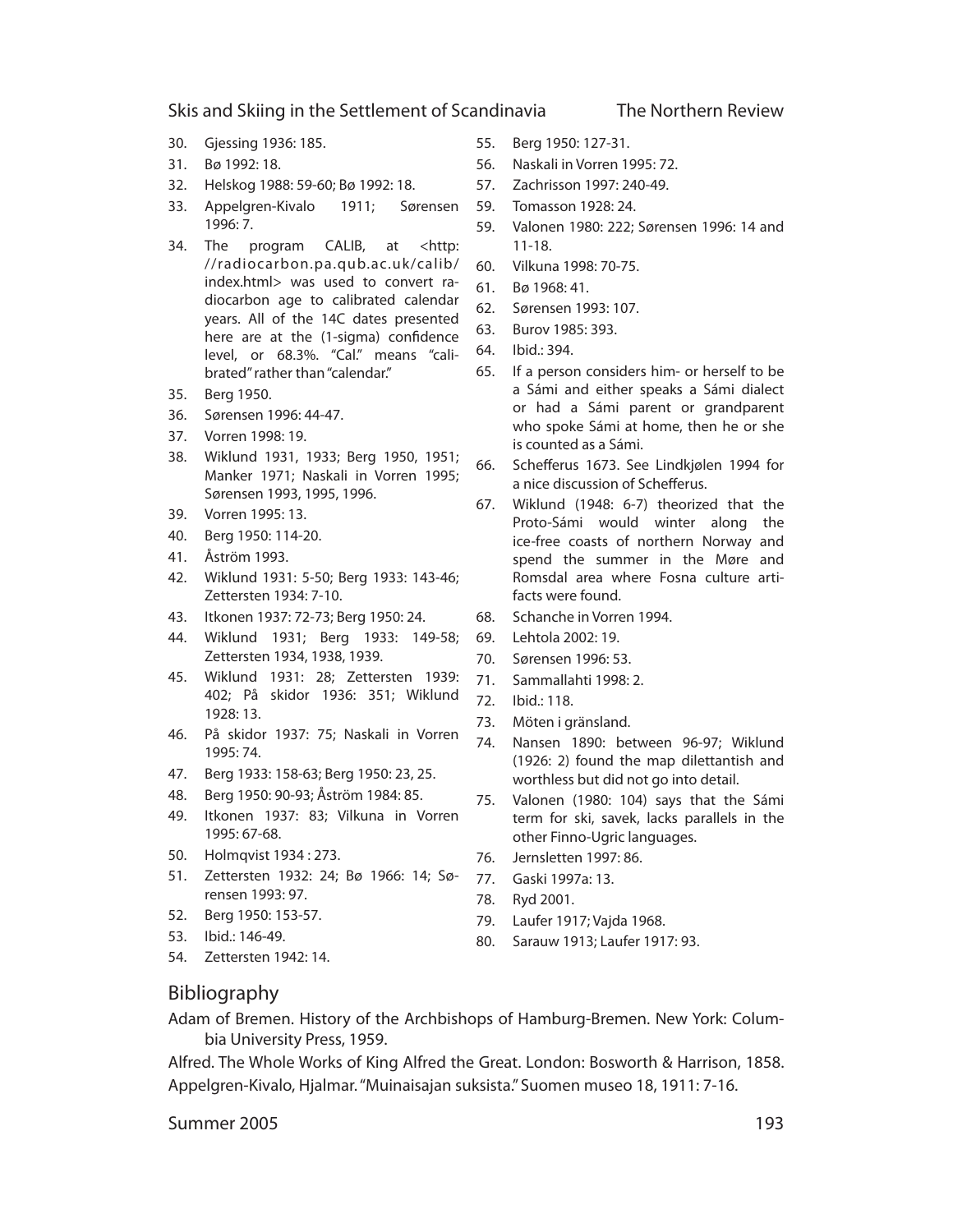- Association for the Promotion of Skiing. History of skiing conference: Holmenkollen, Oslo, 16.-18.9.1998. Oslo, NO: Foreningen til ski-idrettens fremme, 1998.
- Berg, Gösta. "Förhistoriska skidor i Sverige." På skidor, 1933: 142-169.
- --------. Finds of Skis From Prehistoric Time in Swedish Bogs and Marshes. Stockholm, SE: Generalstabens litografiska anstalts förlag, 1950.
- --------. "Nya fynd av förhistoriska skidor i Sverige." På skidor 1951: 181-186.
- --------. "Skidor." In Kulturhistorisk leksikon for nordisk middelalder fra vikingtid til reformasjonstid, Vol. 15. Stockholm, SE: Gyldendal, 1970: 496-500.
- Birkely, Hartvig. "I Norge har lapperne først indført skierne." I∂ut, 1994.
- Burov, Grigoriy M. "Some Mesolithic Wooden Artifacts from the Site of Vis I in the European North East of the U.S.S.R." In The Mesolithic in Europe: papers presented at the third International Symposium, Edinburgh, 1985. Edited by Clive Bonsall. Edinburgh, UK: J. Donald, 1990: 391-401.
- Bø, Olav. Norsk skitradisjon. Oslo, NO: Samlaget, 1966.
- --------. Skiing Traditions in Norway. Oslo, NO: Samlaget, 1968.
- --------. På ski gjennom historia. Oslo, NO: Samlaget, 1992.
- Davidson, Daniel S. Snowshoes. Vol. VI of Memoirs of the American Philosophical Society. Philadelphia: The American Philosophical Society, 1937.
- Dresbeck, LeRoy J. "The Ski: Its History and Historiography." Technology and Culture 8, October, 1967: 467-79.
- Gaski, Harald. Sami Culture in a New Era: The Norwegian Sami Experience. Karasjok, NO: Davvi Girji OS, 1997a.
- --------. In the Shadow of the Midnight Sun: Contemporary Sami Prose and Poetry. Karasjok, NO: Davvi Girji OS, 1997b.
- Gjessing, Gutorm. Nordenfjelske ristninger og malinger av den arktiske gruppe. Oslo, NO: Aschehoug, 1936.
- Goksøyr, Matti, et al. Winter Games, Warm Tradition: Selected Papers from the Second International ISHPES Seminar, Lillehammer, 1994. Oslo, NO: The Norwegian Society of Sports History/The International Society for the History of Physical Education and Sport, 1996.
- Hatt, Gudmund. "Moccasins and Their Relation to Arctic Footwear." Memoirs of the American Anthropological Association, Vol. III, 1916: 149-250.
- Helskog, Knut. Helleristningene i Alta. Spor etter ritualer og dagligliv i Finnmarks forhistorie. Alta, The Author and Alta Museum, 1988.
- Holmqvist, Wilhelm. "On the origin of the Lapp ribbon ornament." Acta archaeologica 5. 1934.
- Itkonen, T. I. "Finlands fornskidor." På skidor. 1937: 71-89.
- Jernsletten, Nils. "Sami Traditional Terminology: Professional Terms Concerning Salmon, Reindeer and Snow." In Gaski 1997a: 86-108.
- Jirlow, R. "Gamla dagars vinteridrott i Transtrand." På skidor 1935: 27-46.

Kunicke, H. "Sibirische Märchen." Märchen der Weltliteratur. 1940.

Laufer, Berthold. "The Reindeer and Its Domestication." Memoirs of the American Anthropological Association. Lancaster, PA: American Anthropological Associa-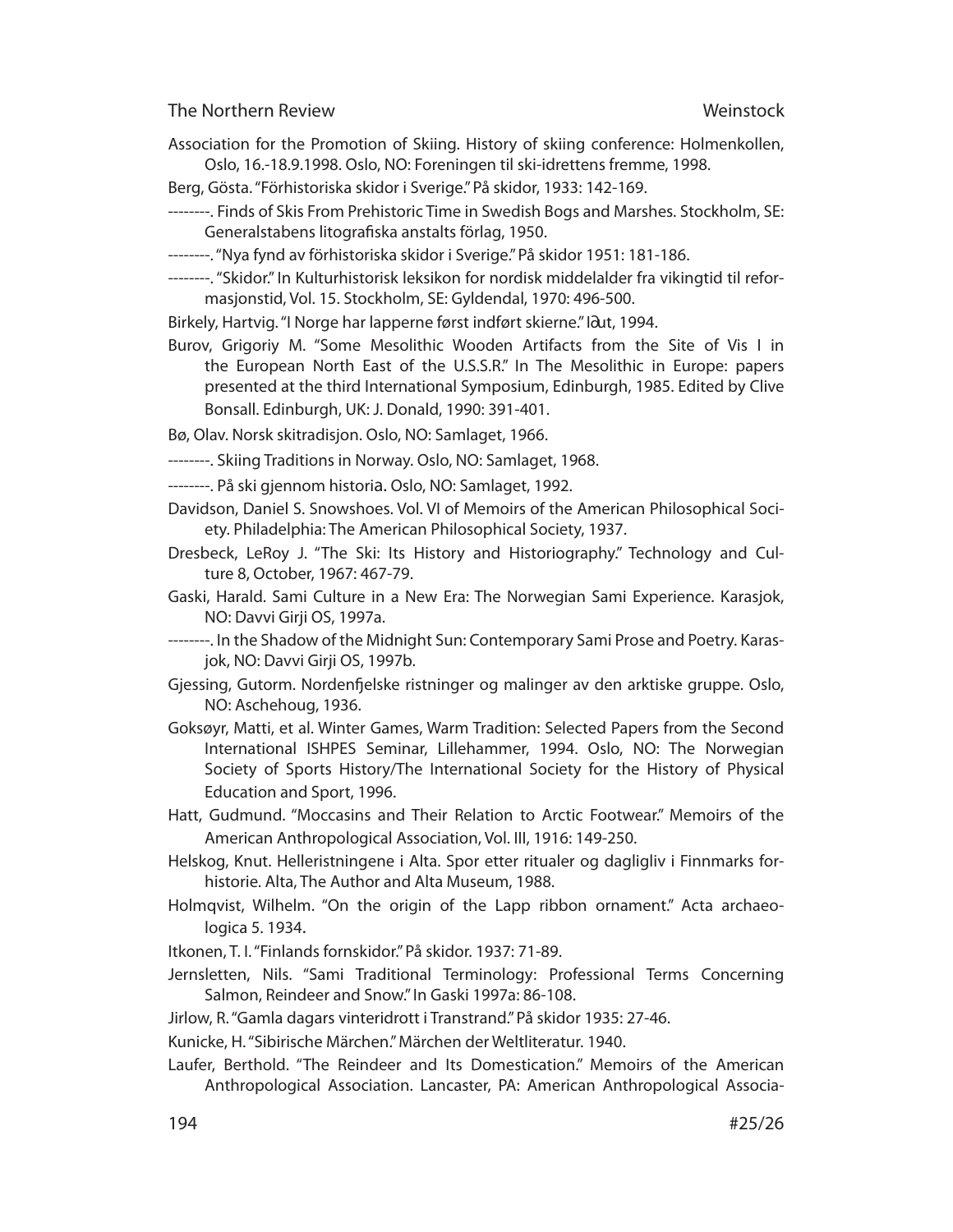tion, 1917.

Lehtola, Veli-Pekka. The Sámi People – Traditions in Transition. Inari, FI: Kustannus-Puntsi, 2002.

Luther, Carl J. "Geschichte des Schnee- und Eis-sports." in Geschichte des Sports aller Völker und Zeiten. Ed. G. A. E. Bogeng. Leipzig, DE: E. A. Seemann, 1926.

- Manker, Ernst. "Fennoskandiens fornskidor." Fornvännen Vol. 2. 1971
- Mark, Karin. "Zur Herkunft der Finnisch-Ugrischen Völker vom Standpunkt der Anthropologie." Soviet Fenno-Ugric Studies VI. Tallin, 1970: 211-20.
- Meuli, Karl. Scythica Vergiliana: Ethnographisches, Archäologisches und Mythologisches zu Vergils Georgica 3, 367ff. In Gesammelte Schriften, Zweiter Band. Basel-Stuttgart: Schwabe, 1975: 757-813.
- Möten i gränsland. Samer och germaner i Mellanskandinavia. Stockholm, SE: Statens Historiska Museum, 1997.
- Nansen, Fridtjof. Paa Ski over Grønland. Kristiania, NO: Aschehoug, 1890.
- Naskali, Eero. "Ski i lyset av gamle funn." In Vorren 1995: 71-80.
- Niemi, Einar. "Sami History and the Frontier Myth: A Perspective on the Northern Sami Spatial and Rights History." In Gaski 1997a: 62-85.
- Paulus Diaconus. History of the Langobards. Philadelphia, PA: Department of History, University of Pennsylvania, 1907.
- Procopius. History of the Wars III, Book VI. Translated by H. B. Dewing. London, UK: Loeb Classical Library, 1919.
- Raudonikas, W. J. Les Gravures Rupestres des Bords du lac Onéga et de la mer Blanche. Moscow, RU: Akademii Nauk, 1936, 1938.
- Ryd, Yngve. Snö en renskötare berättar. Stockholm, SE: Ordfront, 2001.
- Sammallahti, Pekka. The Saami Languages: An Introduction. Karasjok, FI: Davvi Girji, 1998.
- Sarauw, Georg. "Das Rentier in Europa zu den Zeiten Alexanders und Cæsars." Mindeskrift for Japetus Steenstrup. [København], 1913.
- Saxo Grammaticus. The History of the Danes, Books I-IX. Woodbridge, Suffolk, UK: Boydell & Brewer Ltd., 1999.
- Schefferus, Johannes. Lapponia. Frankfurt, DE: Ex officina Christiani Wolffii, 1673.
- Schott, W. Über Die Ächten Kirgisen. Berlin, DE: Dümmler, 1865.
- Sørensen, Steinar. "Skifunnet fra Steinhaugmo og de skinnkleddde skiene i Fennoskandias fortid." Viking tidsskrift for norrøn arkeologi, Bind LVI, 1993: 87-111.
- --------. "Skihistorie i tusen år. Fortalt gjennom syv funn i Skimuseet." Snø & ski, 1995: 46-64, 102-03.
- --------. "Daterte skifunn fra middelalderen: Et omriss av middelalderens skihistorie." Collegium Medievale, 9(1-2). 1996: 7-55.
- Tacitus. Germania. Cambridge, MA: Harvard University Press, 1970.
- Tomasson, Torkel. "Ur skidans historia." Samefolkets Egen Tidning, June, 1928a: 15-16.
- --------. "Några tankar om skidrännans och de oliklånga skidornas uppkomst." Samefolkets Egen Tidning, September, 1928b: 21-24.